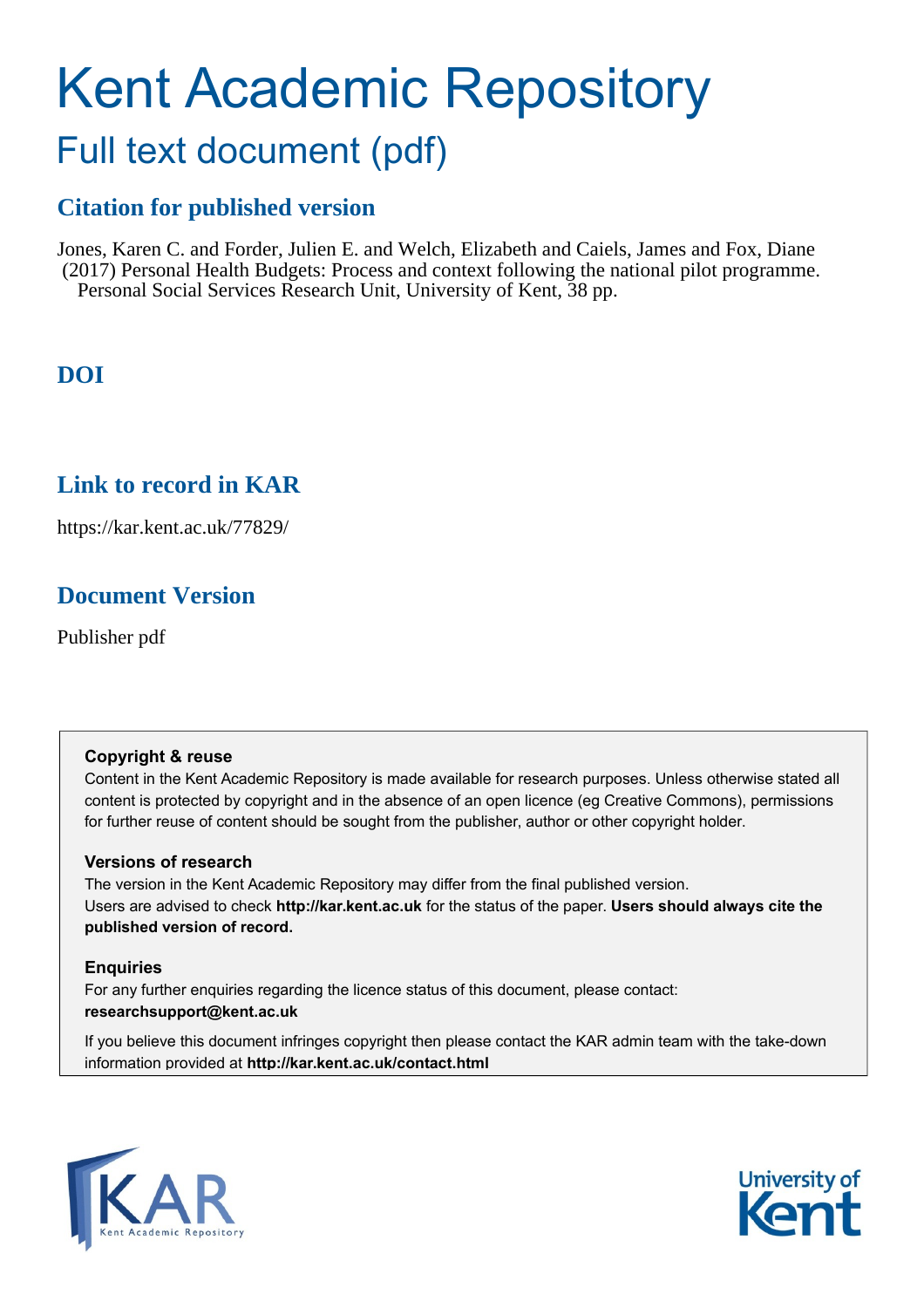

# **Personal Health Budgets: Process and context following the national pilot programme**

Karen Jones, Julien Forder, Elizabeth Welch, James Caiels and Diane Fox

Working Paper 2947

19 June 2017

www.pssru.ac.uk

Research commissioned by the Department of Health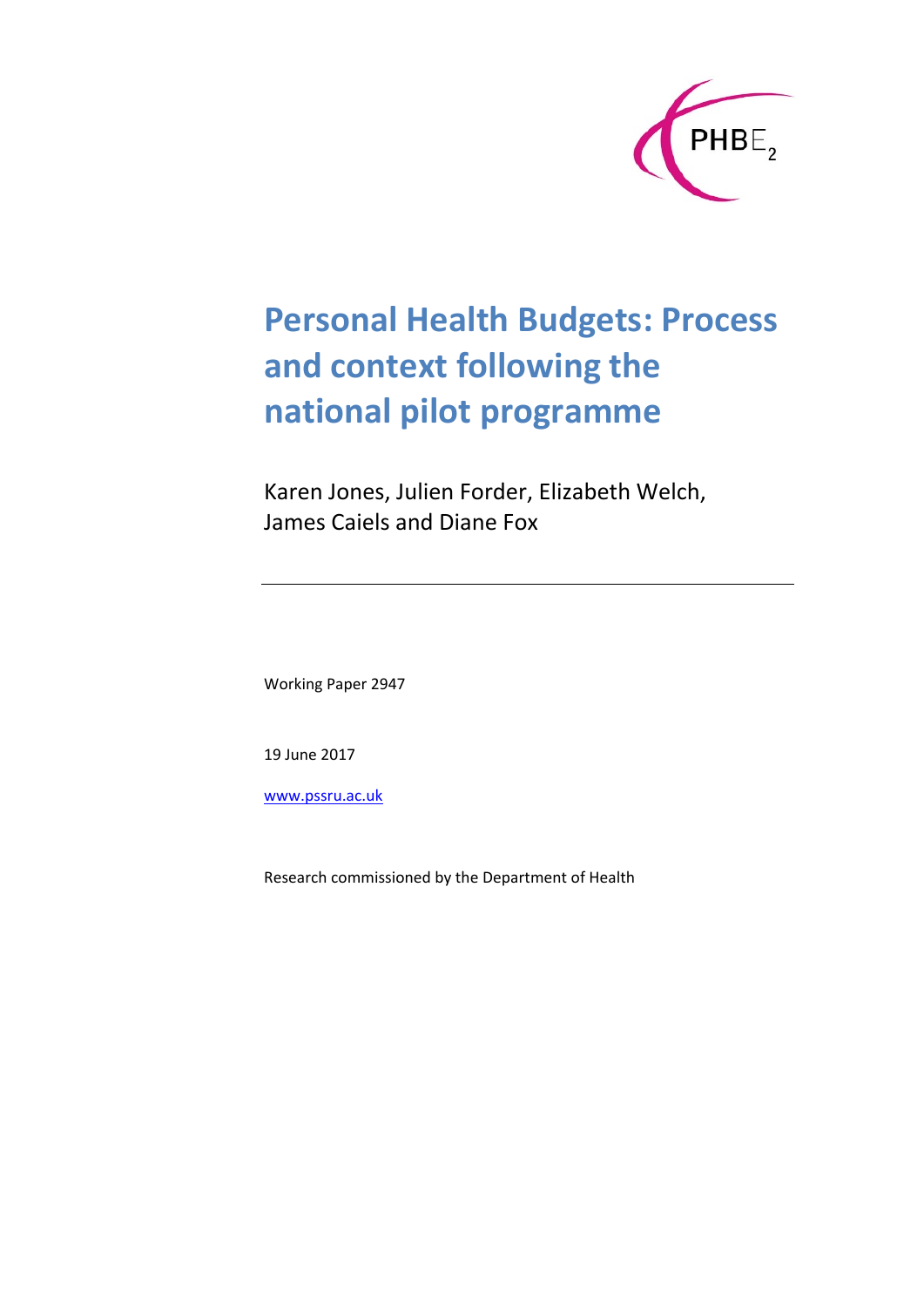#### **Acknowledgements**

We would like to thank the participating Clinical Commissioning Groups and NHS England for advertising the study on their Personal Health Budget Network. We are also grateful to the patients and their families who agreed to participate in the study.

We would like to thank colleagues from PSSRU at the University of Kent for administrative, technical and research support: Jane Dennett, Edward Ludlow and Alan Dargan. In addition, the Project Advisory Group provided useful feedback on the topic guides and the recruitment process. The Advisory Group involved stakeholders, academics and patients/members of the public.

This is an independent report commissioned and funded by the Policy Research Programme in the Department of Health. The views expressed are not necessarily those of the Department.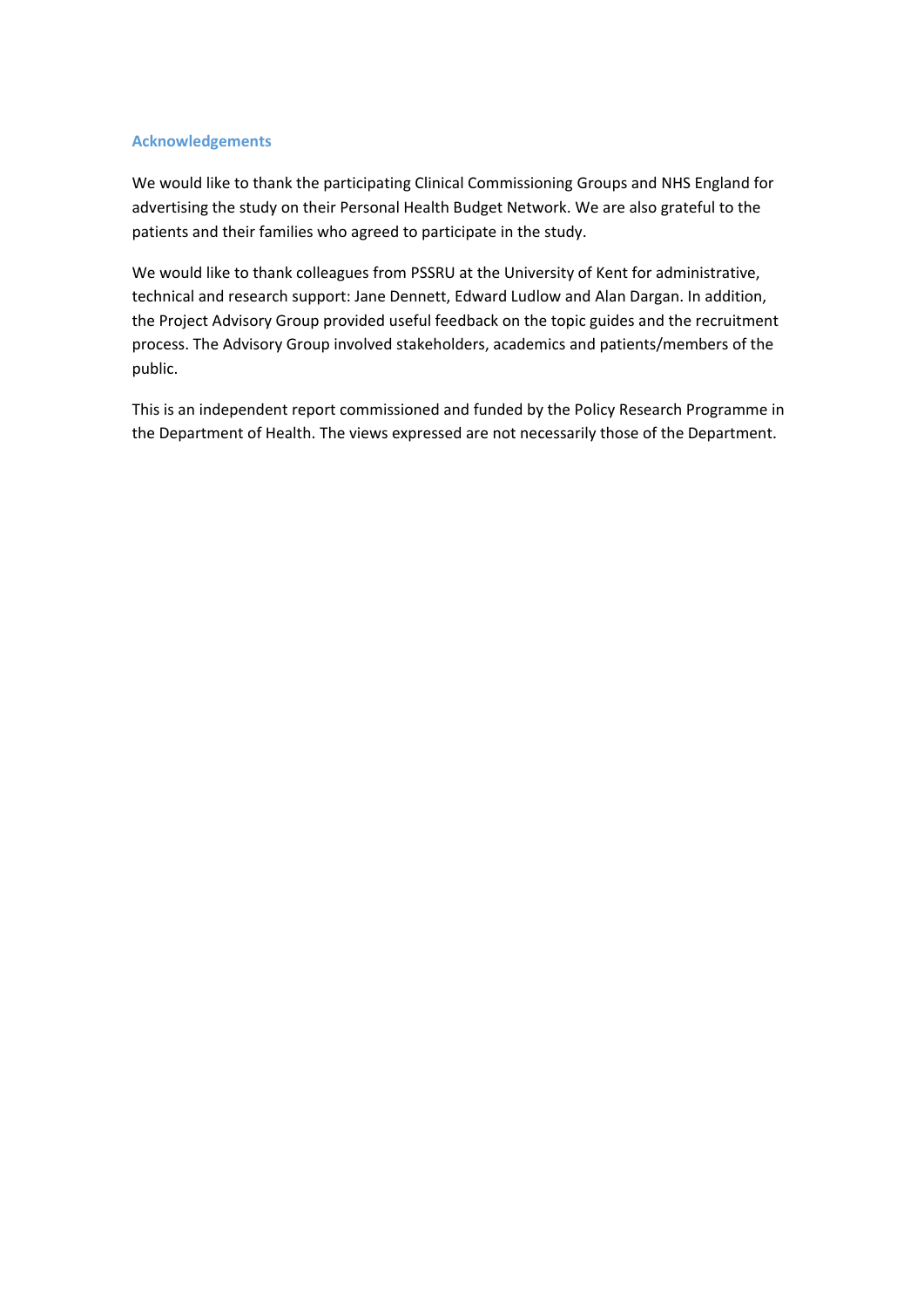### **Contents**

| $\mathbf{1}$   |               |       |                                                                                      |  |  |
|----------------|---------------|-------|--------------------------------------------------------------------------------------|--|--|
|                | 1.1           |       |                                                                                      |  |  |
| 1.2            |               |       | Implementing personal health budgets: Views among organisational representatives     |  |  |
|                |               |       |                                                                                      |  |  |
|                | 1.3           |       | Personal health budgets from the viewpoint of the budget holder and carer during the |  |  |
|                |               |       |                                                                                      |  |  |
|                | 1.4           |       |                                                                                      |  |  |
|                |               |       |                                                                                      |  |  |
| $\overline{2}$ |               |       |                                                                                      |  |  |
|                | 2.1           |       |                                                                                      |  |  |
|                | 2.2           |       |                                                                                      |  |  |
|                |               |       |                                                                                      |  |  |
| 3              |               |       |                                                                                      |  |  |
|                | 3.1           |       |                                                                                      |  |  |
|                | 3.1.1         |       |                                                                                      |  |  |
|                |               | 3.1.2 | Accommodating choice of services and provider development processes  10              |  |  |
|                |               | 3.1.3 |                                                                                      |  |  |
|                |               | 3.1.4 |                                                                                      |  |  |
|                |               | 3.1.5 | Changing context: personal health budgets policy in localities - continuity and      |  |  |
|                |               |       |                                                                                      |  |  |
|                | $3.2^{\circ}$ |       |                                                                                      |  |  |
|                |               | 3.2.1 |                                                                                      |  |  |
|                |               | 3.2.2 |                                                                                      |  |  |
|                |               | 3.2.3 |                                                                                      |  |  |
|                |               | 3.2.4 |                                                                                      |  |  |
| 4              |               |       |                                                                                      |  |  |
| 4.1            |               |       |                                                                                      |  |  |
|                |               |       |                                                                                      |  |  |
| 5              |               |       |                                                                                      |  |  |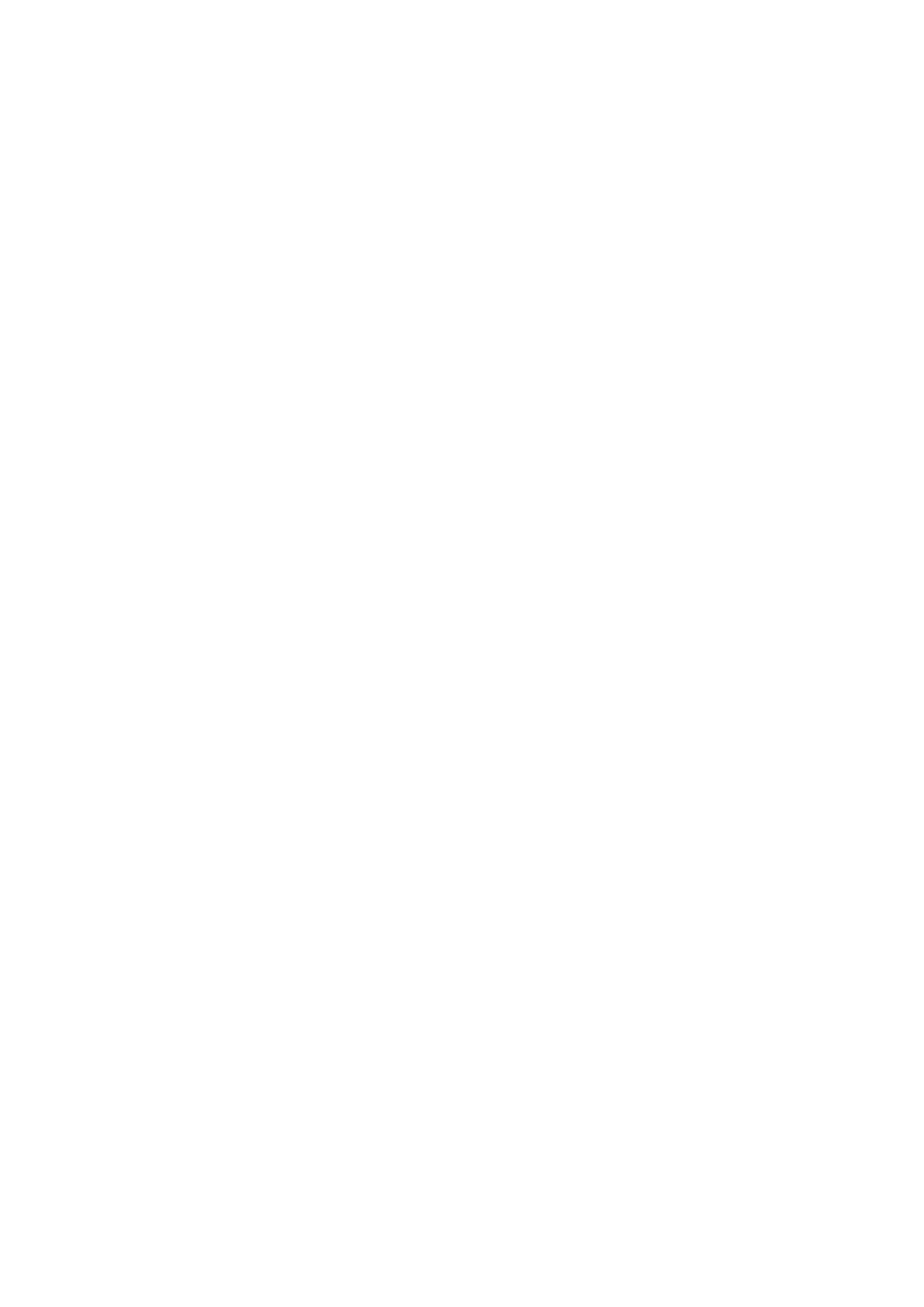#### **1 Introduction**

Over the past decade, there has been a developing focus on personalising support and services within the care sector in England. Personal budgets form part of the current personalisation agenda from Government, with the aim of placing individuals and their families at the heart of all decisions about their care and support. The overall intention is to provide people with greater choice and control by offering a new way of arranging and managing services or support to meet desired outcomes. Three distinct principles underlie the personal budget initiative, in terms of individuals or their representatives: 1) knowing how much they have available for healthcare and support within the budget; 2) being involved in the design of the care plan; and 3) being able to choose how they would like to manage and spend their budget, as agreed in the care plan (NHS England, 2014).

In 2005, the Department of Health announced it would conduct a national pilot programme and commission a two-year independent evaluation of individual (personal) budgets involving thirteen pilot sites (Glendinning et al., 2008). A randomised controlled trial sat at the heart of the evaluation to compare the experiences of people who were offered an individual budget with the experiences of those receiving conventional services. Glendinning et al. (2008) found evidence to suggest that individual budgets were cost-effective in achieving social care-related quality of life (measured through the use of the Adult Social Care Outcomes Toolkit - ASCOT) (Netten et al., 2012) and psychological wellbeing (using the 12-item General Health Questionnaire - GHQ-12) (Goldberg, 1992) for some recipient groups. The impact of individual budgets varied, nonetheless, between client groups, indicating that there was no one format that was suitable for all people.

The national evaluation included an in-depth strand that involved interviewing organisational representatives implementing individual budgets during the pilot programme and budget holders. The evaluation team found that the organisational representatives were overall supportive of the underlying principles of individual budgets. However, a number of implementation delays were reported during the pilot programme which appeared to be related to the way the cultural change had been managed (Glendinning et al., 2008). Among the 130 budget holders who were interviewed, it was thought that the advantages of receiving a budget included increased choice and control, continuity of care workers and the ability to pay some family carers. However, some older people reported anxieties about the responsibility of organising their own support and managing their budgets (Glendinning et al., 2008).

The aim of individual budgets was to integrate a number of different funding streams (including social care funding, integrated community equipment services, access to work, Disabled Facilities Grants and the Independent Living Fund). Glendinning et al. (2008) found limited evidence to indicate that integration of the different funding streams into one individual budget had occurred. During this national evaluation, the government announced that personal budgets (limited to social care expenditure) would be made available to people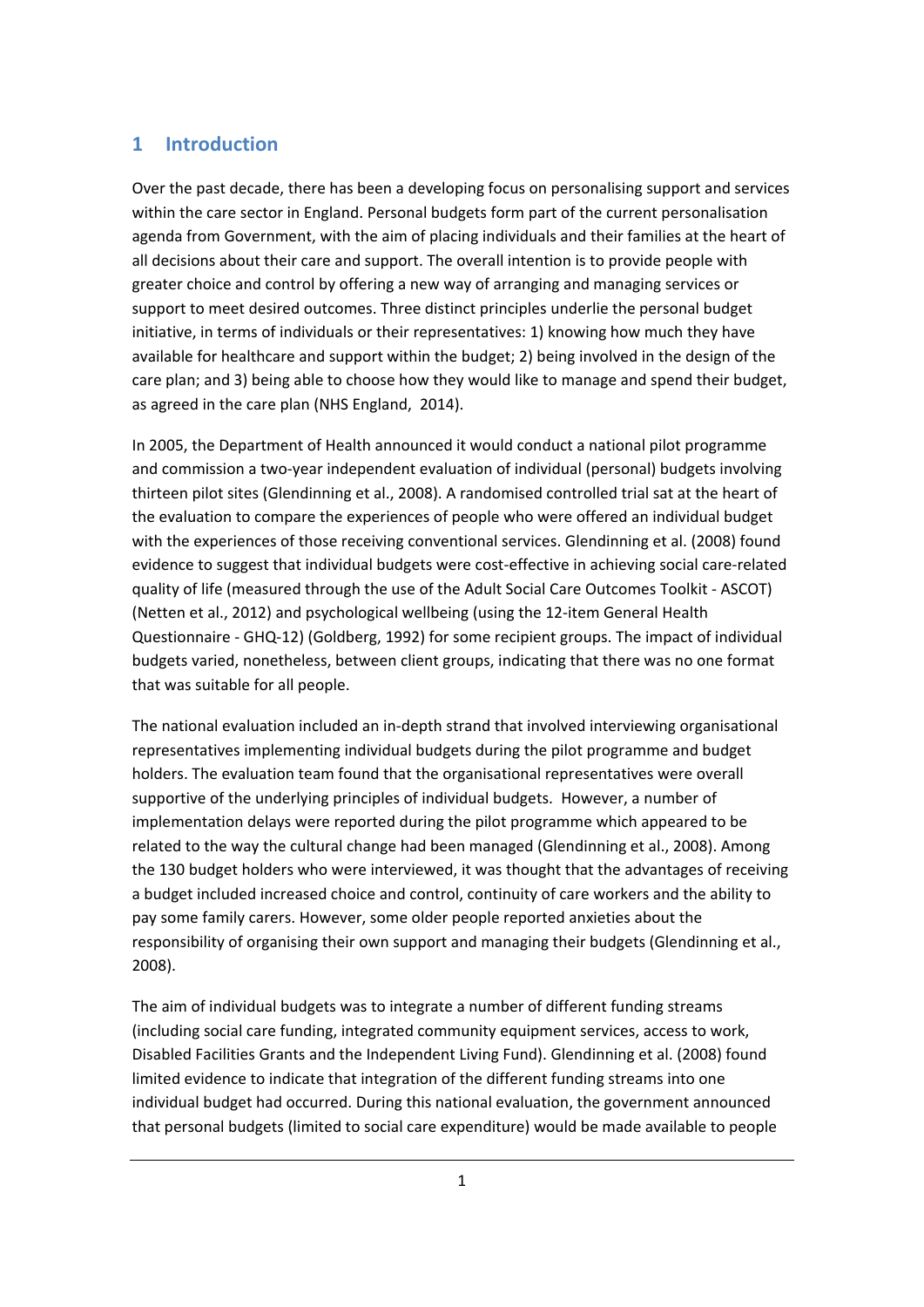with needs eligible for publicly-funded adult social care (HM Government, 2007). The right of individuals and informal carers to have a personal budget to meet their eligible needs has since been enshrined in law (The Care Act, 2014).

In 2009, personal budgets moved into health-related support with the introduction of the personal health budgets pilot programme. The Department of Health announced the programme would explore the impact of personal health budgets among people with longterm health conditions, such as chronic obstructive pulmonary disease (COPD), diabetes, mental health problems, as well as people with co-morbidities who were using NHS Continuing Healthcare services.

#### **1.1 Impact of personal health budgets on outcomes and costs**

To explore the impact that personal health budgets have on health and social care outcomes, the Department of Health commissioned a three-year evaluation that ran alongside the pilot programme of the initiative (Department of Health, 2009). The overall aim of the evaluation was to identify whether personal health budgets delivered better health and care outcomes when compared to conventional service delivery and, if so, to identify the most effective implementation process (Jones et al., 2013; Forder et al., 2012). There were 64 pilot sites: 20 formed the in-depth evaluation with the remainder forming the wider cohort. Overall, personal health budgets were assessed to be cost-effective regarding care-related quality of life (as measured by the Adult Social Care Outcomes Toolkit (ASCOT) (Netten et al., 2012)) relative to conventional service delivery, particularly for people with mental health problems and those receiving NHS Continuing Healthcare. Furthermore, informing the budget holder of the indicative personal health budget amount and offering greater choice and control over the support that could be purchased were also cost-effective regarding ASCOT outcomes. Personal health budgets valued at £1000 or more per year were also cost-effective (Jones et al., 2013; Forder et al., 2012).

An in-depth strand of the national evaluation of the personal health budget pilot programme explored the implementation process from the perspective of organisational representatives (Jones et al., 2010a, 2010b) and budget holders (Irvine et al., 2010; Davidson et al., 2012).

#### **1.2 Implementing personal health budgets: Views among organisational representatives during the national evaluation**

Personal health budget project leads working in the 20 in-depth pilot sites were asked to participate in an interview between April and June 2010 (Jones et al., 2010a). A further round of interviews with 43 operational staff, health professionals, third-party budget holders and commissioning managers was conducted between September and October 2010 (Jones et al., 2010b). Jones et al. (2010a, 2010b) found evidence of support for the overall aim of personal health budgets offering choice and control over the services that were available to individuals and their families to meet their desired outcomes, in terms of the services/support that could be purchased through budgets. A number of organisational representatives thought that the personal health budget process could also improve the relationship between the NHS and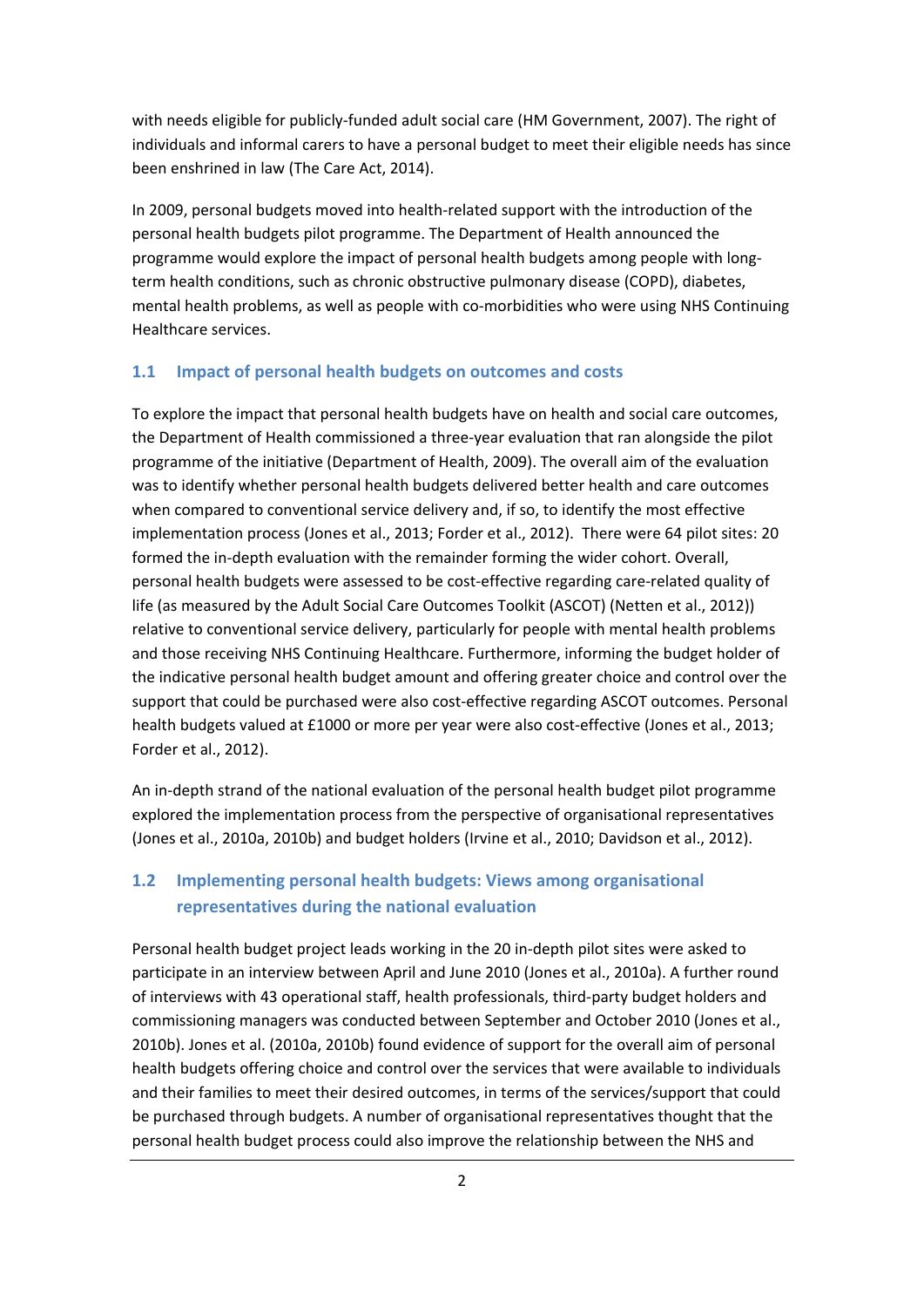budget holders (Jones et al., 2010b). However, similar to the experience in social care with the implementation of individual budgets, it was reported among organisational representatives that the implementation of personal health budgets was slower than expected owing to the many challenges that pilot sites had to overcome during the initial setting-up phase. At the time of the interviews, the delays in implementation had been attributed largely to the degree of culture change required within pilot sites, which seemed to be exacerbated by the climate of reduced resources and increasing uncertainty (Jones et al., 2010a, 2010b).

#### **1.3 Personal health budgets from the viewpoint of the budget holder and carer during the national evaluation**

Fifty-eight budget holders were interviewed three months after the offer of the budget, and 52 were interviewed after nine months. Thirteen carers were also interviewed three and nine months after the offer of a personal health budget (Irvine et al., 2011; Davidson et al., 2012). At nine months, the majority of personal health budget holders and carers reported a positive impact on their health and wellbeing, health care and other support arrangements and for other family members. Most budget holders and carers appreciated the increased choice, control and flexibility of the personal health budget, although some thought that the benefits were reduced due to the restrictions placed on the support that could be purchased through a budget, lack of services, and budgets being too small to meet health-related needs. At the time of the interviews, a minority of interviewees reported that they did not know the size of their budget; most people also did not know how the size of the budget had been calculated. People with direct payments were generally satisfied, while people with a managed budget reported experiencing long delays in receiving services. As to be expected during a pilot, there was at times some confusion about procedures for procuring support. Finally, ongoing contact with personal health teams was valued among both the budget holders and carers (Davidson et al., 2012).

Following the national evaluation of the personal health budget pilot programme, on 25 September 2012 the Government announced that £1.5 million was going to be made available to support the roll-out of the initiative beyond the pilot programme. On 4 October 2011, the Secretary of State for Health announced that, subject to the evaluation, by April 2014 everyone in receipt of NHS Continuing Healthcare (NHS CHC) would have the right to ask for a personal health budget, including a direct payment. The Secretary of State for Health in England made a further announcement that by October 2014 everyone in receipt of NHS CHC would have the right to have a personal health budget, including a direct payment (Department of Health, 2012). In 2014, the NHS Mandate outlined that, by 2015, patients who could benefit from a personal health budget would have the option to hold one as a way to have more control over their care (Department of Health, 2014).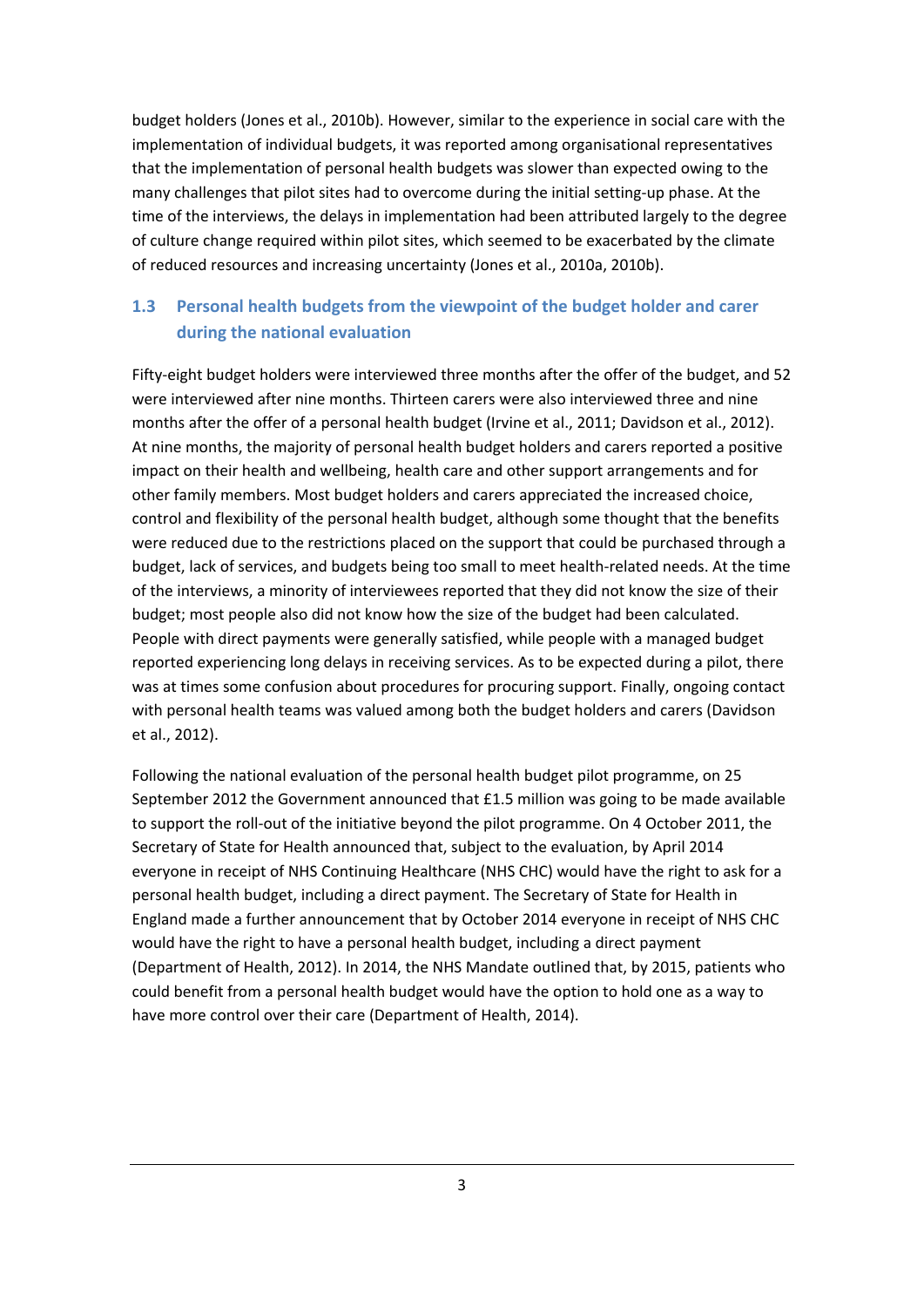#### **1.4 Next Steps and outstanding issues**

The national evaluation conducted research on the personal health budgets under 'pilot' conditions, at a time where procedures and implementation were developing, and challenges were being overcome within the pilot sites. As such, the national evaluation could only form tentative conclusions as to the continued impact of personal health budgets and the affordability of the initiative after the pilot programme. Following the national pilot programme, it was assumed that personal health budgets would represent a significant reform of NHS commissioning, the provider landscape and continued empowerment among budget holders and their families (Forder et al., 2012).

The quantitative analysis of the different implementation models suggested that knowledge of the budget size was important in achieving cost-effectiveness, along with the improved opportunity for the person to plan their care. There was also some evidence that personal health budget holders were changing their support relative to the control group and, more tentatively, that they were making more use of wellbeing services, potentially secured outside the NHS. The related conjecture was that having choice over providers would be important to achieving the best outcomes from personal health budgets (Forder et al., 2012).

The Department of Health commissioned the current study to explore the continued implementation of personal health budgets following the national pilot programme, both in routine-use settings and in terms of gaining a better understanding of why and when PHBs might work the best.

The research team have produced two reports to explore the processes and operation of personal health budgets that potentially explain how improved outcomes were achieved during the national evaluation, and what factors affected the achievement of better outcomes. We also aim to reflect on whether the context has changed since the pilot, and the potential implication of any such change. The two reports have been produced due to delays encountered during the recruitment process.

The current report focuses on the views of personal health budget leads, commissioners and budget holders. The second report focuses on the views among managers of service provider organisations and budget holders. The report also explores the content of current personal health budget support plans and the organisation of budgets following the pilot programme.

#### **2 Aims and methods**

The general approach of the current report – in line with process evaluation methods (Moore et al., 2015) – was to learn from (a) the experience of organisational representatives with responsibility for personal health budget policy and practice; and (b) budget holders since the national pilot programme and also (by way of some contrast) from the experiences of new budget holders. In particular, we sought to infer key mechanisms of effect, and reflect on the contexts in which they operated (Pawson and Tilly, 2007). Together, mechanisms and context help us understand why we saw the outcomes of personal health budgets that were found in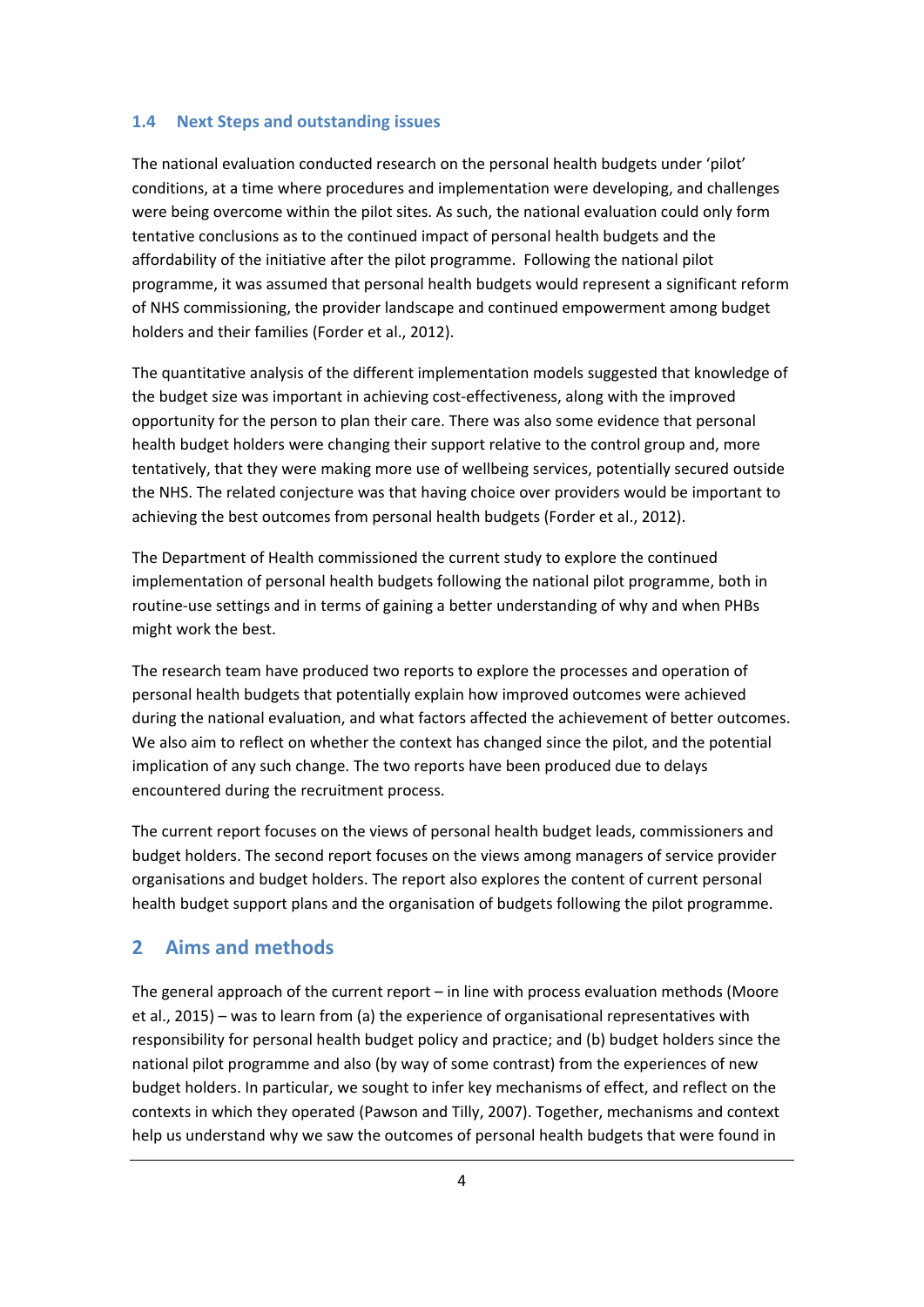the national evaluation, and conjecture on how changing context – specifically, post-pilot operation of the policy – might have an impact.

Based on the studies to date, the following process factors were expected to be important in determining the success of personal health budgets:

- Different budget-setting process
- Support planning and review process
- The development of the range of services available and availability of providers
- The extent of integration between health and social care

We explored these issues using a process evaluation approach that involved interviews with both organisational representatives – i.e. people charged with implementing personal health budgets – and with budget holders. Semi-structured interviews were conducted, with topics framed around the hypothesised process factors. Audio-files of the interviews were transcribed verbatim and were analysed using software NVivo 10 for Windows (QSR International Pty Ltd).

#### **2.1 In-depth interviews with organisational representatives**

During the national evaluation, twenty primary care trusts out of 64 sites participated in the indepth strand of the study, with the remainder forming the wider cohort (Forder et al., 2012). Initially, personal health budget leads from one of the original in-depth sites were invited to participate in the current study. Due to recruitment issues, the invitation to participate in the current study was extended to all sites.

Between March and November 2015, semi-structured telephone interviews were conducted with eight organisational representatives whose work involved the delivery of personal health budgets within CCGs. Six interviewees were working in CCGs that had participated as in-depth pilot sites in the original national personal health budget pilot programme and had over 100 personal health budget holders living in their area. Two interviewees worked in CCGs that had been 'wider-cohort' sites during the national pilot programme, which were still relatively early in their implementation of personal health budgets and had fewer individuals using personal health budgets in their area.

The organisational representatives included personal health budgets leads, commissioners and one service manager. Five transcripts were analysed using a general inductive approach (Thomas, 2006) by one researcher, and three transcripts were analysed using a top-down approach based on the interview schedule by a second researcher. Coding was compared and discussed between the researchers until a final coding framework was agreed. In order to ensure consistency, transcripts were coded for a second time applying the final coding framework, by a different researcher where possible. Each code was then reviewed and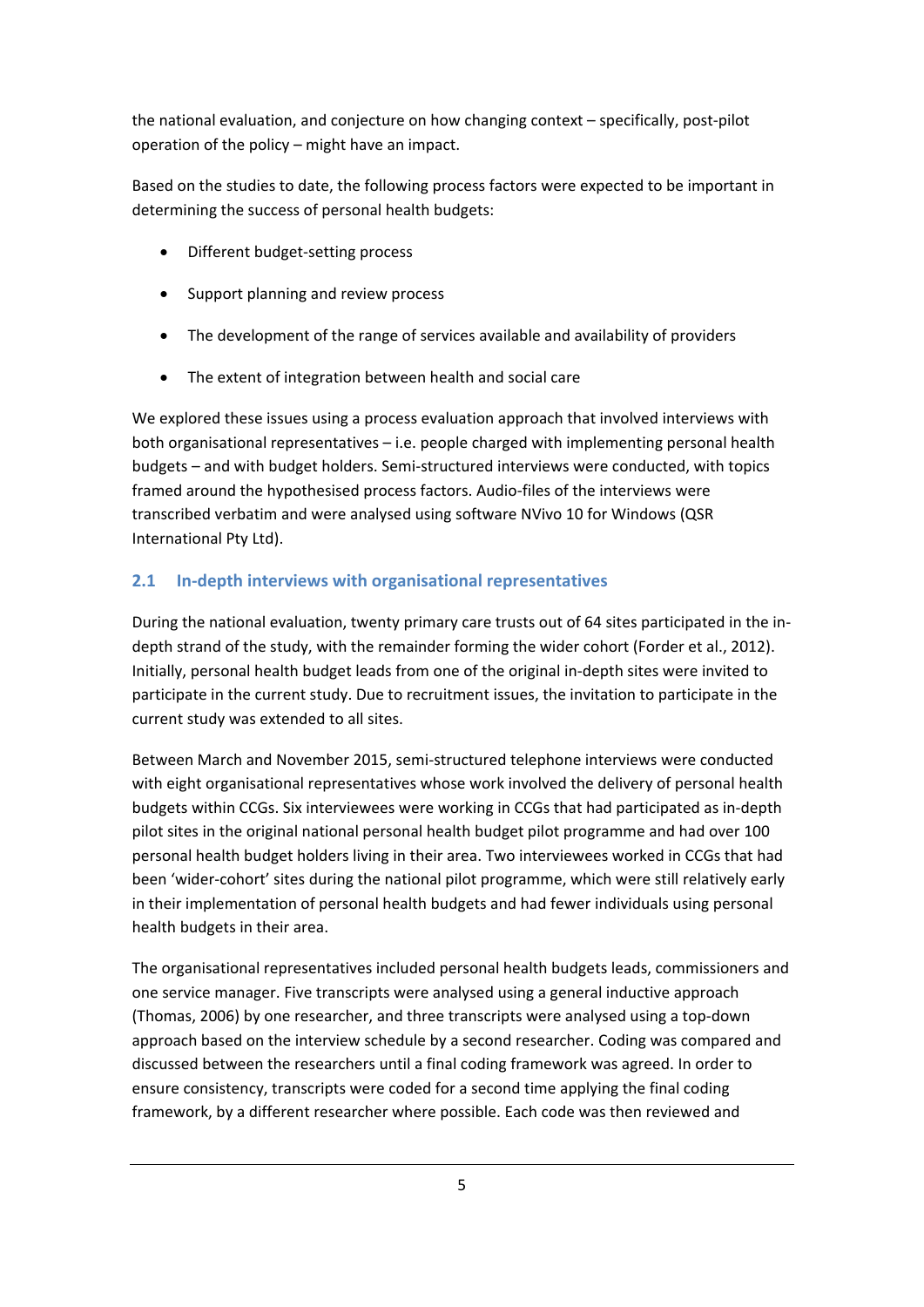summarised, paying attention to the convergence and divergence of views among organisational representatives.

#### **2.2 In-depth interviews with personal health budget holders**

Initially, personal health budget holders who had participated in the national evaluation within one of the in-depth sites were invited to participate in the current study. Due to recruitment issues, the invitation to participate in the current study was extended to personal health budget holders who received their budget following the national pilot and evaluation.

Twenty-three personal health budget holders were interviewed by a member of the research team between March 2015 and January 2016. Nine of the personal health budget holders received the budget during the national evaluation, seven were new budget holders (e.g. received their budget following the national evaluation) and seven were former budget holders, having been part of the pilot programme.<sup>1</sup> The interviewees included both men and women, aged from their 20s to 70. Two interviews were conducted with a proxy (the spouse) as the personal budget holder was unable to participate in the interview themselves. On both occasions the spouse managed the budget for the patient.

The interviews explored the personal health budget process, management of the personal health budget, and the support or services purchased via the budget. The topic guide was used flexibly, enabling participants to express their views, and ensuring that issues could be discussed in more detail. Interviews lasted from 60 to 90 minutes and were carried out by one researcher.

The transcripts were analysed thematically using a general inductive approach (Thomas, 2006) to allow the development of a framework using the reported experiences and processes underlying the raw qualitative data. One researcher completed the analysis, with key themes and conclusions being verified through discussions with the wider research team.

**.** 

 $1$  Following the national pilot programme and focus of the initial roll-out of personal health budgets, participating CCGs reported that they were offering budgets only to individuals who were eligible for NHS Continuing Healthcare (CHC). A number of organisational representatives reported that any remaining personal health budgets falling outside this condition (CHC) were stopped following the national pilot programme.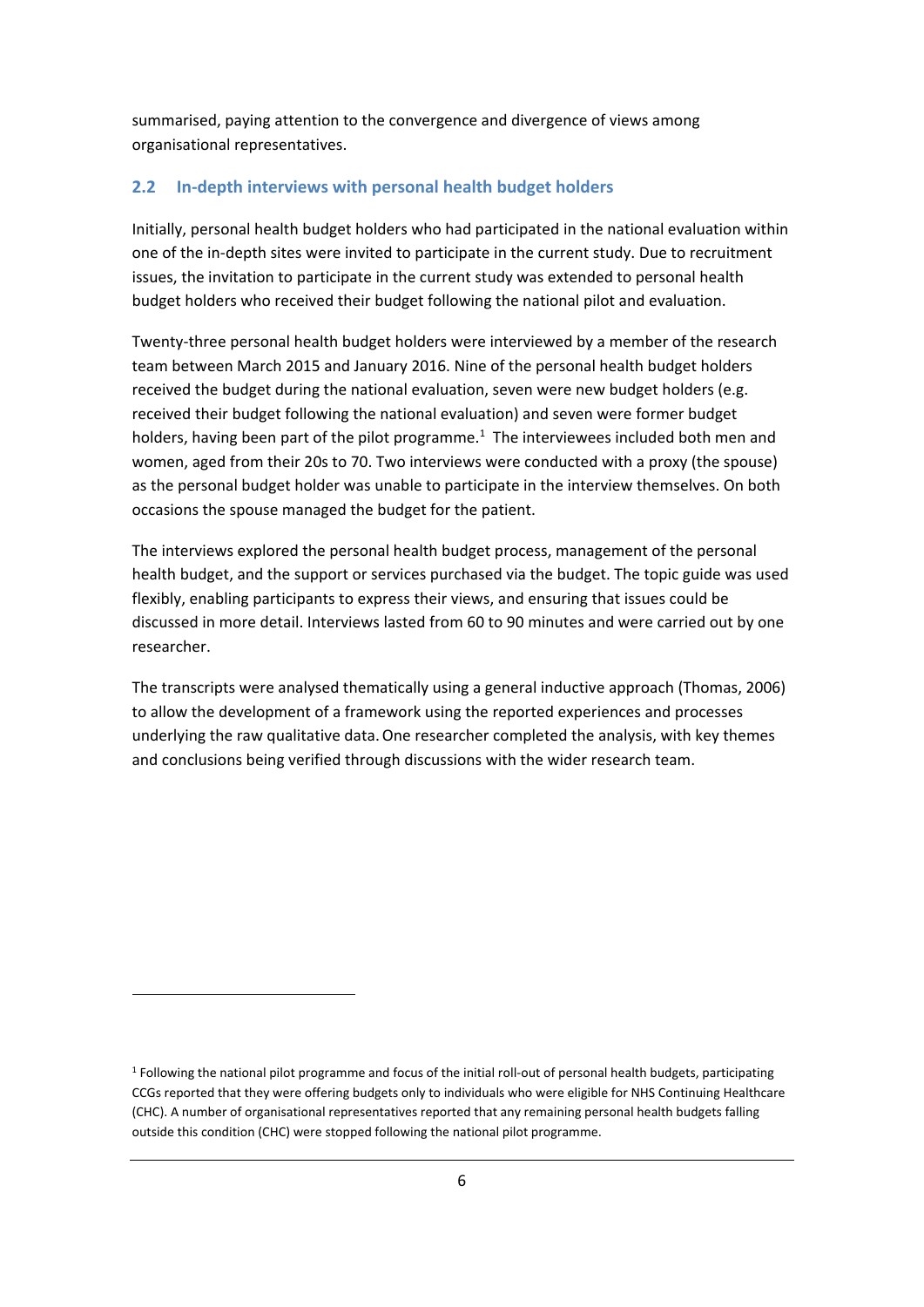#### **3 Results**

#### **3.1 Views among organisational representatives**

#### **3.1.1 Personal health budget process**

A number of principles underlie personal health budgets, including the following: after initial assessment, recipients should know the indicative level of resource available to them; recipients should be encouraged to develop a support/care plan that details how resources will be used; and recipients should be able to decide how they would like their budget to be managed (notionally, managed by a third party or as a direct payment) (NHS England, 2014). In addition, commissioners need to engage with communities to help inform people about the existence of personal health budgets.

The national evaluation suggested that differences in the implementation of these principles would have impact on the cost-effectiveness of personal health budgets. All organisational representatives stated that they were currently offering personal health budgets in line with the original principles of the initiative.

#### **3.1.1.1 Budget-setting**

Following the main principles underlying personal health budgets, for some organisational representatives the process of generating a budget began with creating an 'indicative budget' to approximate the initial cost, or giving a maximum amount for that budget as a guide or starting point for that individual. Organisational representatives reported various tools that could be used to do this (mostly Resource Allocation Systems (RAS) but also bespoke tools devised by original pilot sites). They were essentially predicated on the same principles:

*"For continuing healthcare we use the kind of [place name] model which is a ready spreadsheet whereby we've got local rates for personal assistance across the city that are provided by existing providers and we look at those per number of hours of support that are needed. The way the model works is you look at the cost of the conventional continuing healthcare package and say, you know, ...set the budget so it tends to follow looking at cost of a conventional package for CHC."* (Personal Health Budget Lead)

For those organisational representatives that did not use this indicative budget approach (and some contended that this was unnecessary), a maximum amount or cap was discussed, which was generally the cost of current provision. Arguably, this could still constitute a provisional indicative sum for the budget.

*"I've spent a lot of time looking on the websites and all the help out there and it all talks about the indicative budgets and having resource allocation systems. I personally don't think any of those are really needed. We've never used those and it just seems to me to add an extra stage to the process. We always found that by*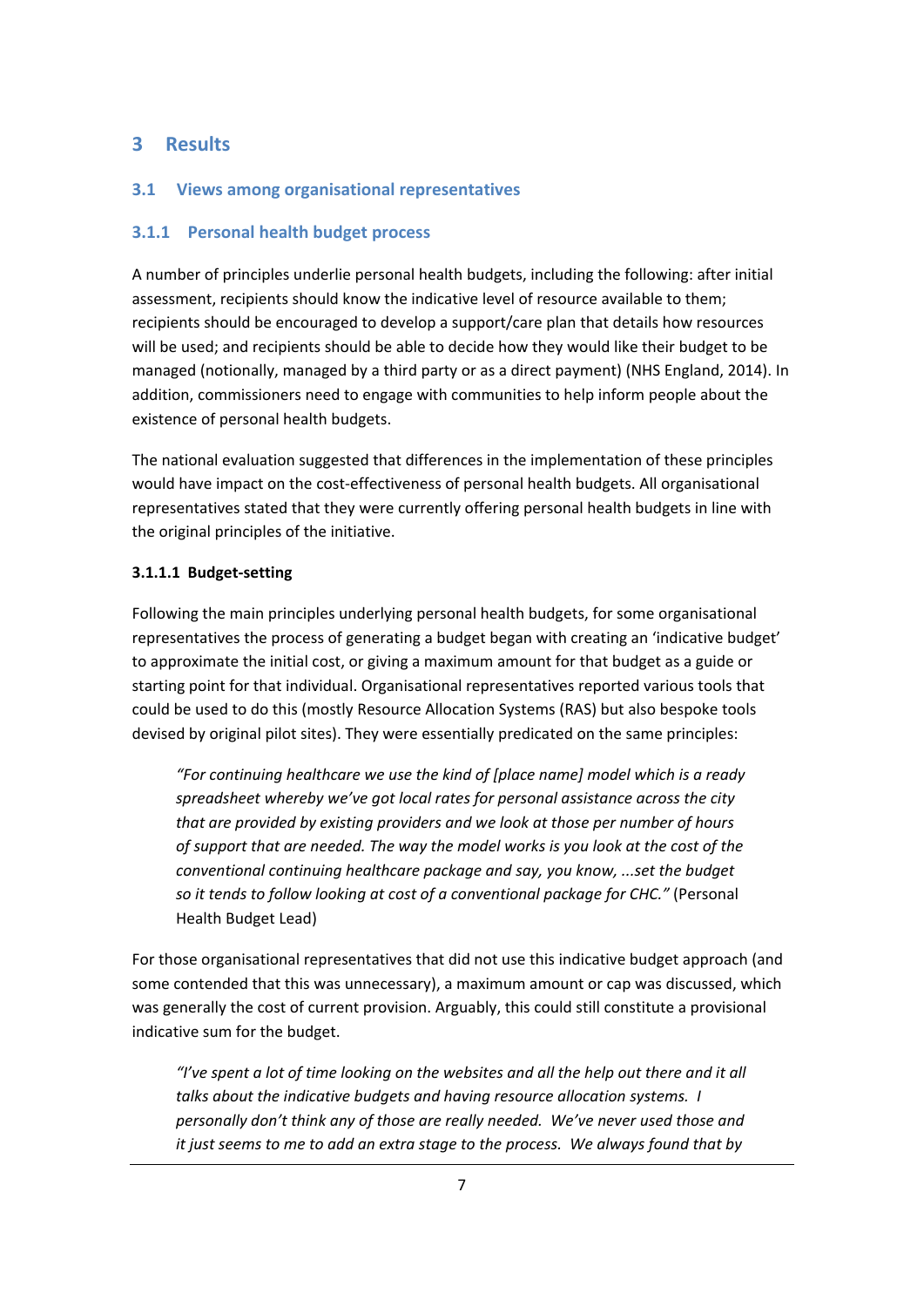*definition you can't spend more on a personal health budget for the budget and the process to deliver it than you would have done for continuing healthcare and the cost of delivering that. That's your maximum."* (Personal Health Budget Lead)

Almost all organisational representatives described having a mechanism in place that allowed some flexibility regarding the initial indicative or maximum budget amount. Where this was exceeded, it was based on identified clinical need, and when this occurred it was counterbalanced overall by other budgets which cost less than statutory arrangements.

*"If someone needs extra funding then it will need a clinician to do a clinical check on it and that's the process--. As long as it's clinically justified, by and large we'd say yes to it. If it's not or if they feel the service is already procured elsewhere via existing contracts, then it will be rejected. If someone wants to use their budget within the amount, that's relatively easy to sign off because it's within the total amount."* (Personal Health Budget Lead)

Despite the variation in how to set the budget, all organisational representatives held the view that personal health budgets were not about saving money per se but about providing highquality care tailored to individual needs. This was within pragmatic boundaries, though (see budget-setting above), and all organisational representatives contended that it was not feasible for care packages to greatly exceed the cost of statutory provision. Overall, organisational representatives reported that personal health budgets had led to an increased awareness of service costs for both staff and patients:

*"I think more aware of services in the community, so more aware of things like the hourly rate of personal assistance, the costs of--, so whether that's a day service, a night service, special requirements, you know, to support people, clinical tasks, so much more aware of that."* (Personal Health Budget Lead)

*"But yeah, some people do go, 'My God, that costs a lot,' and then try not to spend it--. Equally some people don't really seem to care about the cost."* (Personal Health Budget Lead)

*"So we're buying more hours of care within the same budget overall but, yes, individual packages would be cheaper if people chose PAs rather than agency care."* (Personal Health Budget Lead)

The use of (indicative or other) caps and the greater awareness of costs is consistent with the national evaluation finding that costs in the PHB group were not statistically significantly different from conventional support used by the control group. The flexibility that was available on a case-by-case basis is also consistent with the key hypothesised impact mechanism associated with personal health budgets: that is, the ability to tailor care to individuals' needs.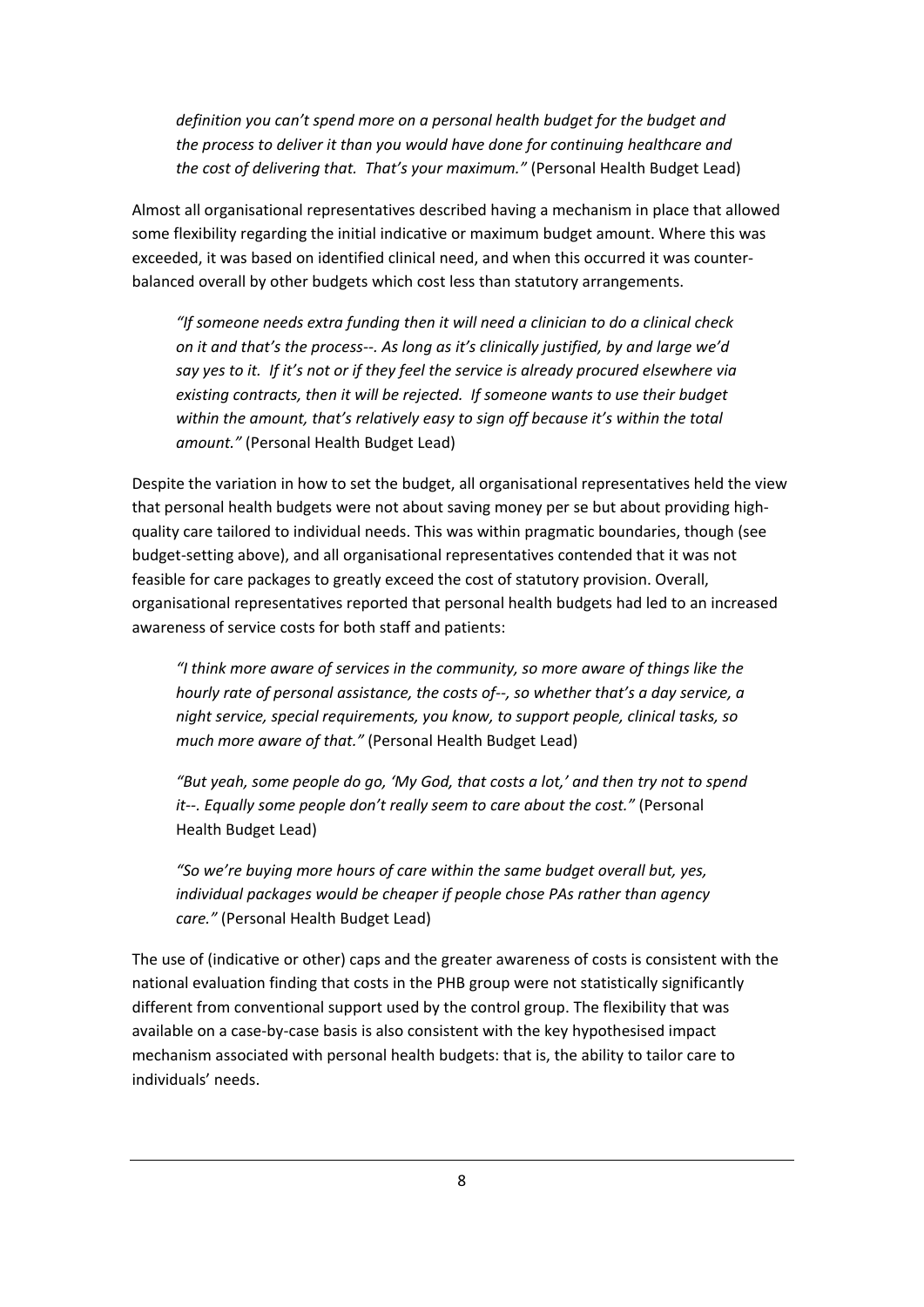#### **3.1.1.2 Deployment options**

All organisational representatives stated that the three deployment options (notional, thirdparty and direct payments) were available in their area. However, there was some variation in the uptake of these options, which appeared to be based not solely on the preference of recipients but also on local requirements. One Personal Health Budget Lead thought that the managed budget was the best option as the patient does not feel scrutinised when asked for receipts. Another Lead reported a specific system issue with using notional budgets in the context of the NHS Shared Business Services system (SBS), although this was not reported by any others:2 *"I think it's because of the payment options since we changed to NHS Shared Business Services, SBS. It's made it very, very difficult to get payment through for anything that's slightly different from normal… It becomes really difficult to process anything through it."* 

Aside from some practical issues, there was no clear message that the choice of deployment option in itself was a main driver of differences in the impact of personal health budgets.

#### **3.1.1.3 Care and support planning**

**.** 

Organisational representatives viewed care and support planning as a vehicle through which to deliver person-centred care. It was seen universally as a valuable process, allowing the discussion of care options in partnership with individuals and their families.

*"Early on I went out to a family, it was somebody who was dying; he'd been discharged home to die and it was a Friday afternoon so it was a rush job, 'could I go out to this person who was just being discharged from the hospice?' And I went out to see him, I walked in to see him and I spent about an hour and a half with him about what his needs were. He said, 'Do you know, you're the first person ever to ask me what my needs are?'"* (Personal Health Budget Lead)

Support planning is still being carried out by clinicians, personal health budget facilitators or external provider organisations, as was previously described in the first interim report of the pilot evaluation (Jones et al., 2010a). Careful support planning was described as a way to enable forward-planning and avoid the need for crisis management.

*"They can plan for things that they want to do in advance without having to go through somebody else to make a different arrangement in terms of care provision. We find that people who have personal health budgets tend not to go into that kind of crisis situation in the way that people who perhaps don't manage their budget directly have often had that situation arising."* (Personal Health Budget Lead)

 $<sup>2</sup>$  On 1 April 2016, the administrative and support services for primary care on behalf of NHS England transferred</sup> from NHS Shared Business Services to Primary Care Support England (www.sbs.nhs.uk).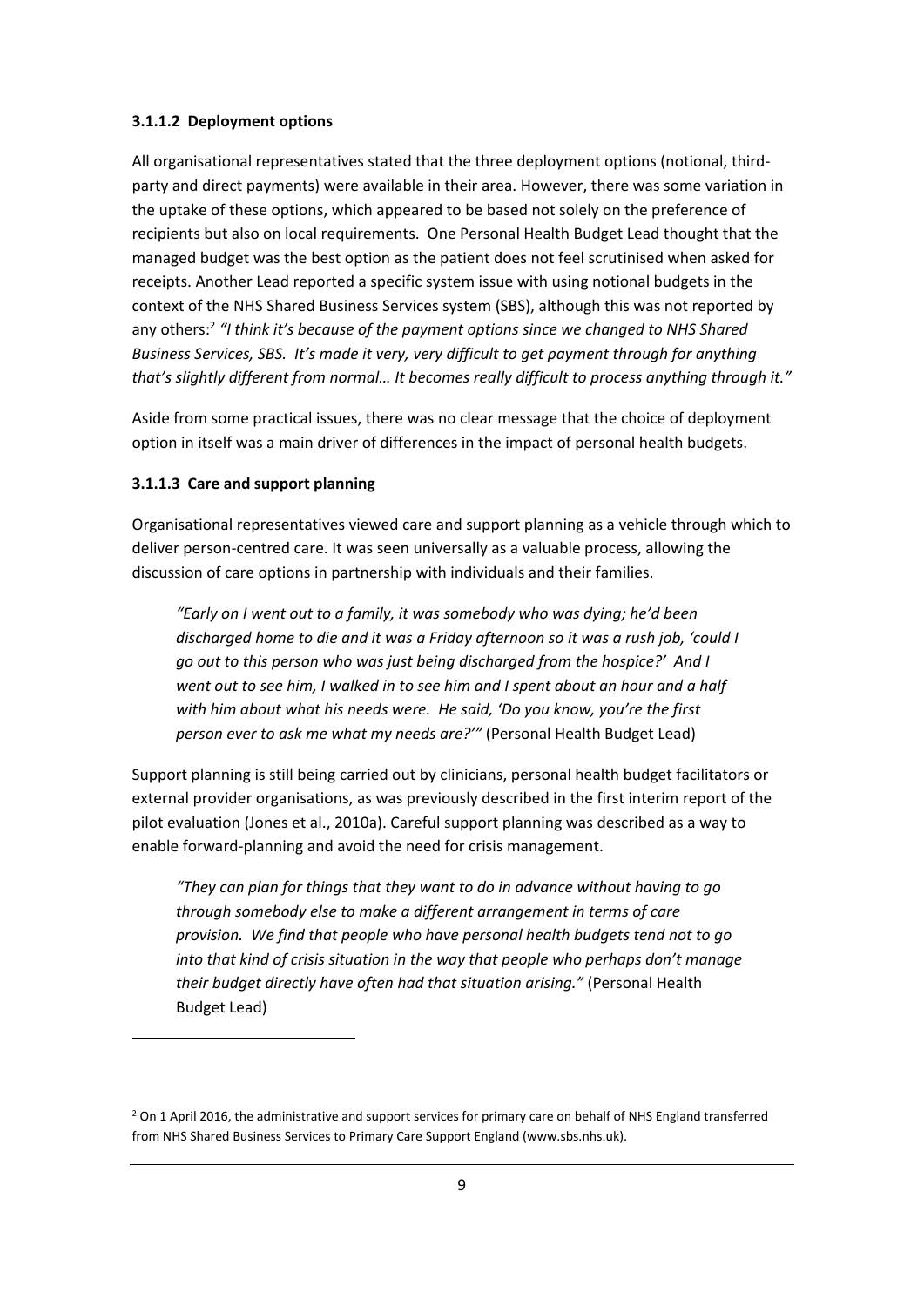Organisational representatives from CCGs which were in-depth sites in the original pilot programme reported that decision-making processes had become more efficient as implementation progressed and as the number of personal health budget holders rose. The organisational representatives from the wider cohort sites seem to have too few personal health budgets to have experienced these efficiencies.

*"..whereas this time two years ago we might get eight or ten, now we're getting 18 or 20 in a session, so we're having to tighten up on how quick we make decisions and go through it and make the panel work a bit more smarter, not harder."* (Commissioning Manager)

Although it was acknowledged that support planning can be a time-consuming process, it was also noted that it is important to get it right, not only to ensure that an individual and their family's needs and preferences have been taken into account, but also to save work in the longer term.

*"I think it's probably about the same [time to complete care planning before/after pilot], because it is quite a time-consuming process. But I think it does save time in the long run. But this has particularly been reported in continuing care, because they have a lot of people that would be phoning them on a weekly basis saying that their support was wrong and wasn't working for them and things like that, whereas actually support planning, sitting down with a family to discuss what would work for them and, you know, what the best thing for them would be, it's just reduced those frequent calls."* (Commissioning Manager)

#### **3.1.1.4 Engagement**

The organisational representatives recognised the benefits that personal health budgets can bring to individuals, but making all the steps necessary for implementation can prove to be more challenging. Commissioners reported engaging closely with people, which suggests that commissioning has become more 'person-centred'.

*"You know, we've got a Twitter, a Facebook, we're in the local paper, you can get to people easier and people can email you, so the world has changed generally and the NHS has changed with it. Personally, I enjoy engaging with patients. It's a challenge because they ask you questions that you don't get asked by your fellow peers and your fellow professionals. It puts you on your toes and you think 'Oh, I hadn't thought of that'; so yeah definitely, we definitely engage more than we've ever done before."* (Commissioning Manager)

#### **3.1.2 Accommodating choice of services and provider development processes**

#### **3.1.2.1 Range of services available**

The findings of the national evaluation suggested that having a range of available services from which to choose was a potential mechanism for producing good outcomes. In the current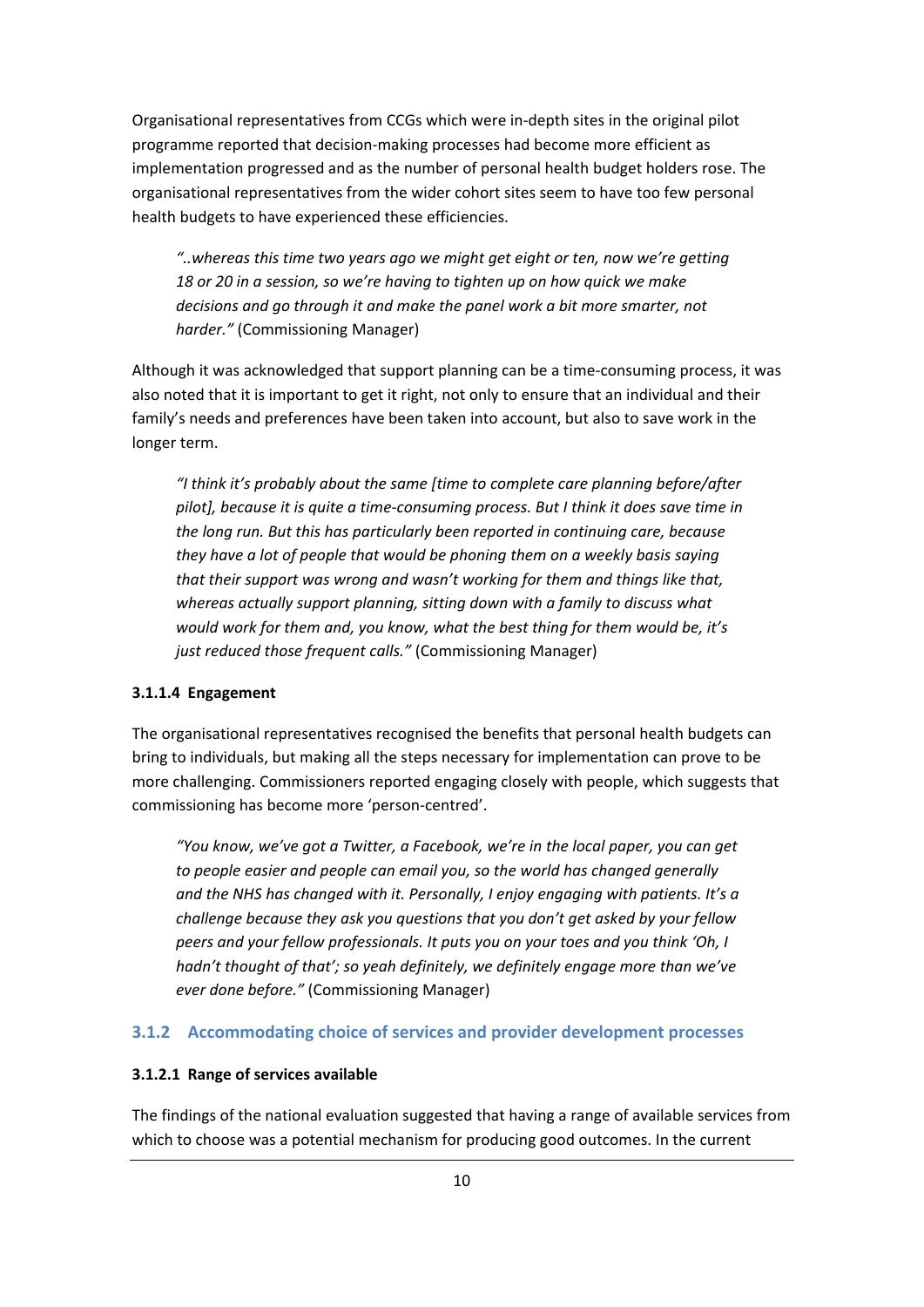interviews, a number of organisational representatives talked about being creative and innovative where appropriate, and valued the freedom to 'push boundaries' where it was deemed that this would lead to a specific benefit for the budget holder. Organisational representatives also explained that outcomes remained the primary focus, and that in cases where non-statutory services or equipment were being requested, these could only be approved once the outcome benefit to the patient could be clearly identified:

*"We try not to have limits, really. If somebody can show that something is meeting their health outcome and it's within their budget, then we would be very likely to tell them to go ahead."* (Commissioning Manager)

Organisational representatives reported that patients living within their area continued to access a wide range of equipment and/or services using their personal health budget that would not be available via statutory NHS provision:

*"If you didn't have a budget there are certain care organisations you could not go to 'cause they haven't signed an NHS contract… but perhaps they're too small so they would never be interested in signing an NHS contract. So, with the budget, suddenly they become available."* (Personal Health Budget Lead)

However, in discussing the options available for patients, one interviewee explained that, while this was very open, providers of personal care services needed to be registered with the Care Quality Commission (CQC) to be eligible for purchases using a budget. This was in place to safeguard people accessing services using a budget.

Organisational representatives reported that allowing flexibility in support that can be purchased through the personal health budget can have a positive impact on reducing expensive hospital service use:

*"We've had ones where we've given alternative therapy, so Reiki, for example. A PHB paid for some Reiki and because of this Reiki, which was £800, the person who received the Reiki hasn't used Mental Health Services. You know, the crisis team hasn't come out once since this Reiki happened and if you could unpick the contract and if you could break it down to the level, you would see that that £800 as part of the personal health budget has paid as a positive that ten times over."*  (Commissioning Manager)

Furthermore, organisational representatives regarded the opportunity offered by personal health budgets to deliver more appropriate, adequately-tailored care to people who are 'seldom heard' as a reason for their better outcomes.

*"…. But it's had a better impact on LD [patients with learning disabilities], partly 'cause the budgets are quite high to begin with so there's always that much more funding to play with. But also because of their more unique needs than perhaps physical disabilities, for example, where obviously everyone's still an individual but you might be limited in what you can do."* (Personal Health Budget Lead)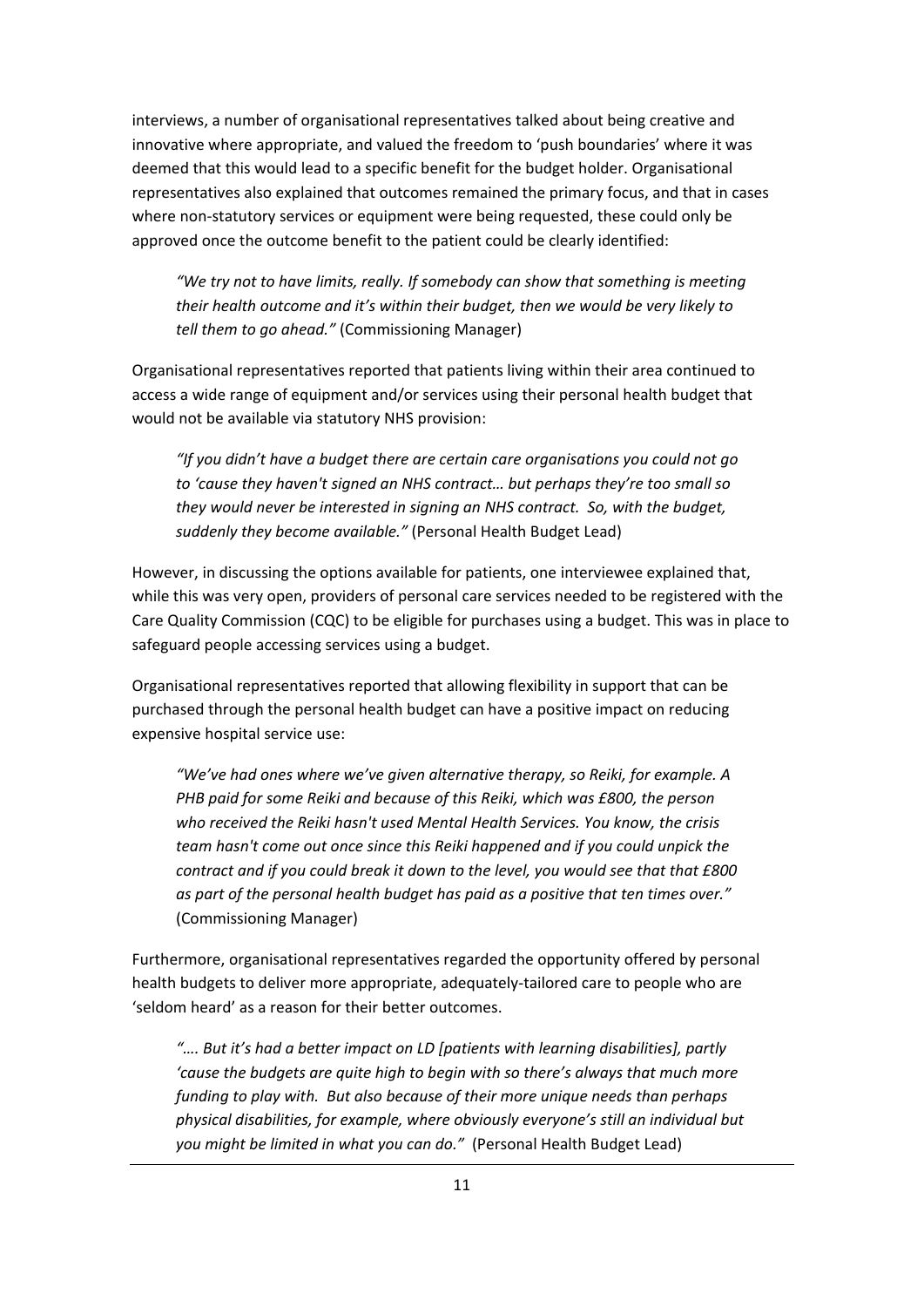*"We have just only a handful probably of people funded who are not White British. But actually for those few families, what they have been able to do is employ family members to be paid carers and that's been hugely beneficial for them because of the cultural differences and the language differences. Especially when people have a condition that involves cognitive impairment or challenging behaviour, being able to have familiar people providing care is really key, people that speak the same language."* (Personal Health Budget Lead)

#### **3.1.2.2 Provider development**

It was thought that voluntary sector providers were particularly well placed to deliver flexible services and, after some initial resistance, some greater flexibility has emerged from established providers.

*"Yes, they've had to adapt to what it is. So instead of pitching up at somebody's house at ten o'clock in the morning, different people every day, you know. I mean some of the horror stories I've been told about some of the poor agencies that go in, they now are prepared to bend to get the business, if you like. I mean, you know, you don't want to say business, but unfortunately, that's what it is so, yes, definitely I've seen a change in providers."* (Commissioning Manager)

Through flexible services, it was thought that personal health budget holders can now access a wider range of service providers and secure continuity of care.

*"Well, they've had more choice and control over who comes in and out of the house, haven't they? The people eligible for continuing care, I think they've found it particularly beneficial because they've been able to employ personal assistants that they've chosen and are able to, you know, tell them the times that they want them and what they want to do with them, and train them to do certain clinical tasks, like change dressings and things like that. And I think that's been the best."* (Personal Health Budget Lead)

However, despite some improvements in flexibility, it was reported that providers were struggling to recruit care workers, particularly in rural areas and especially for personal health budget holders who had complex needs, which is likely to be a growing market in the future. Reported problems of recruitment and retention of care workers in rural communities are not new (e.g. Patmore, 2003) and not specific to personal health budgets.

*"It seems to be, from talking to them, that the issue is that some of these individuals are discharged from hospital with very, very complex needs, and a few years ago they wouldn't have been discharged at all, they would have remained in the hospital. And actually, you know, you're looking at a very niche market. But on the whole, you know, for people whose needs are less complex, we are able to find provision."* (Personal Health Budget Lead)

Consistently it was suggested that the economy of scale was a major issue that can hinder market development, which in turn impacts on patient choice.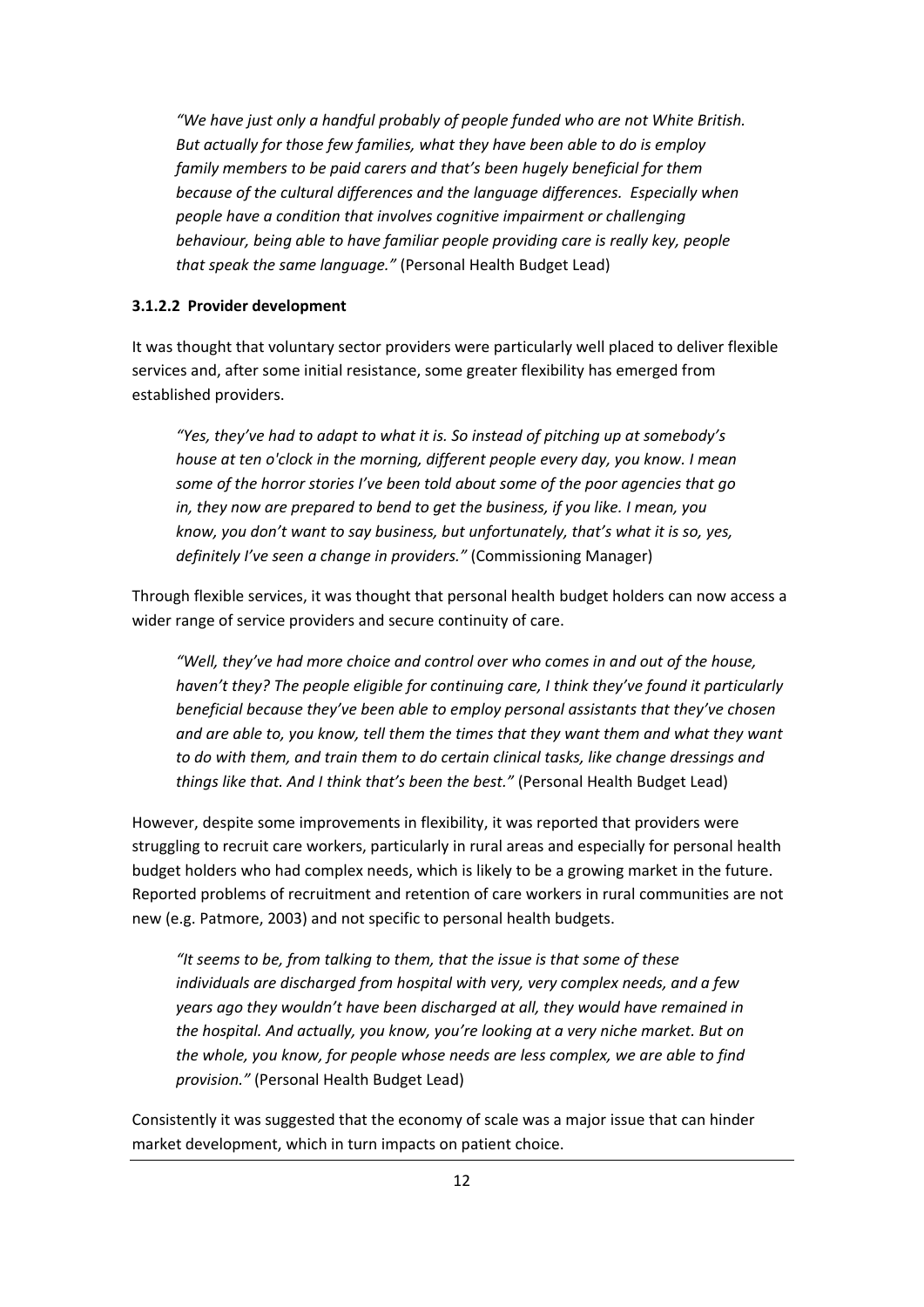*"…you get care home providers saying, 'We want to open in [place name], can you guarantee that you'll be able to send us 20 people with learning disabilities?' Well we can't 'cause I haven't got a crystal ball and you're looking two years in advance, you know. It's the same with this, I don't think there's sufficient numbers 'cause if you were setting a brokerage firm up yourself, you're going to go where the business is and you can't just sort of open and hope it turns up. So I think that's the issue."* (Commissioning Manager)

Part of the problem was a seeming lack of demand for personal health budgets in some CCGs, despite localities publicising the availability of personal health budgets among eligible patients.

*"I think the numbers are just steady. There hasn't been any increase or decrease probably. We've certainly, since the right to have, haven't had anybody phoning up and saying, 'I'd like a personal health budget,' just on the back of knowing that now there's a 'right to have'."* (Personal Health Budget Lead)

In addition to the volume of patients who are using a personal health budget to meet their needs, the existence of block contracts with providers has continued to affect the personal health budget process and the commissioning of services. Disaggregating block contracts was highlighted as one of the biggest challenges to the wider roll-out of personal health budgets.

*"No, we've not been able to decommission them. Because it's difficult, isn't it? If we've got a physio, for example, and somebody is prescribed a six-week course of physio and they decide that they're going to employ a personal assistant or join a gym instead, then we can't sack that physio."* (Commissioning Manager)

Many organisational representatives stated that they had seen some growth in new providers being available, but acknowledged that this was slow. Increased availability in the provider market was needed to give patients greater choice. A Commissioning Manager provided the following example about an alternative respite service for younger MS sufferers:

*"That's what they want and it isn't out there. It is very difficult, isn't it? Unless you've got entrepreneurial providers who are seeing that there is a market, and there probably isn't, you're probably talking half a dozen people."* 

Encouraging market changes, such as the introduction of new service providers or the expansion of existing services, was described by many to be a slow process but potentially important in being able to move away from block contracts. Despite the challenges, there was a clear appetite to disaggregate large block contracts to free up funding in order to operate personal health budgets among other patient groups in addition to CHC patients. Many organisational representatives viewed this as the 'end goal' for policies such as personal health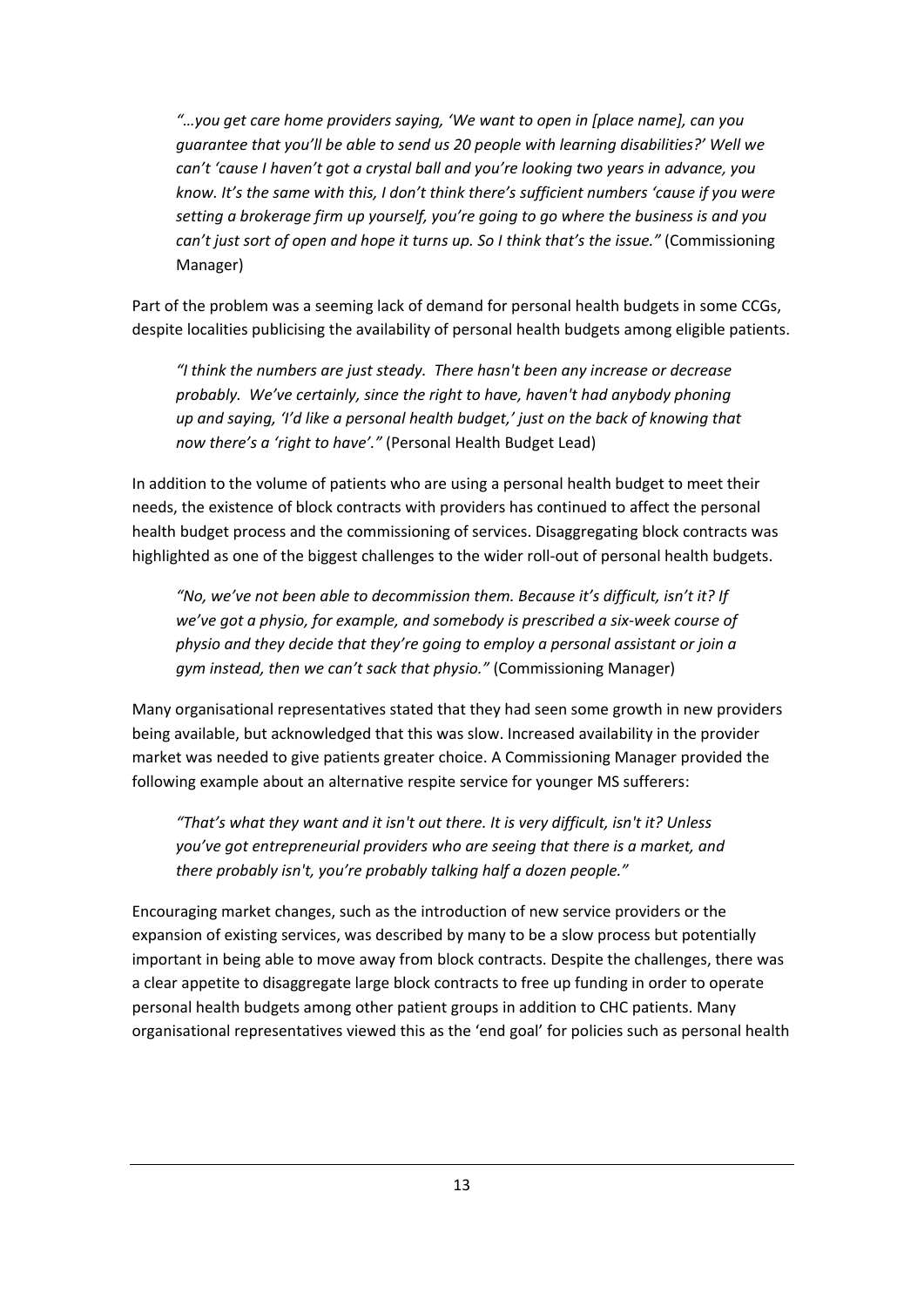budgets (as well as others, for example the Integrated Personal Commissioning (IPC)<sup>3</sup> programme and the Better Care Fund) and expressed enthusiasm to do this in the future.

Tackling the apparent constraints posed by block contracts need not just mean stopping their use. One Personal Health Budget Lead suggested retaining block contracts and working with contracted providers/partners to free up funds to deliver equipment/services devised in the care plans. This, according to the Lead, would negate the need to disaggregate large contracts, but was not without its own challenge:

*"I was talking to the director of finance at the [hospital] about a particular project that we're looking at and he says, 'Well, look, as a provider I think I should be funding that and actually providing the money for the personal health budgets out of my block contract.' And I know our mental health demonstrator, our mental health provider has the same attitude, that actually we are paid to deliver the service. If this delivers it better we should be funding it from our block contract; how we fund it, the logistics, is another matter, but we should be doing it. In principle, and it is a case now of working that through into practice, how do we actually get the money within the block contract to actually give to individuals under NHS procurement rules?"* (Personal Health Budget Lead)

Furthermore, a Commissioning Manager explained that they had developed a mechanism to prevent double-running in their mental health cohort of patients:

*"We have worked with our mental health provider to ensure that we are not double funding for our mental health personal health budgets and we've got a system by which we reclaim money back* (from the provider) *that we have paid out for personal health budgets."* 

#### **3.1.3 Integrating health and social care**

The degree to which organisational representatives stated that they had achieved or worked on integration with local authority colleagues can be divided into three areas: pooling budgets; joined up working; and single care assessments.

#### **3.1.3.1 Pooling budgets**

1

A number of organisational representatives stated that they had been able to arrange pooled budgets where appropriate for their budget holders, and this appeared to be encouraged by

<sup>3</sup> IPC is a new approach to joining-up health, social care and other services at the level of the individual (www.england.nhs.uk/commissioning/ipc/)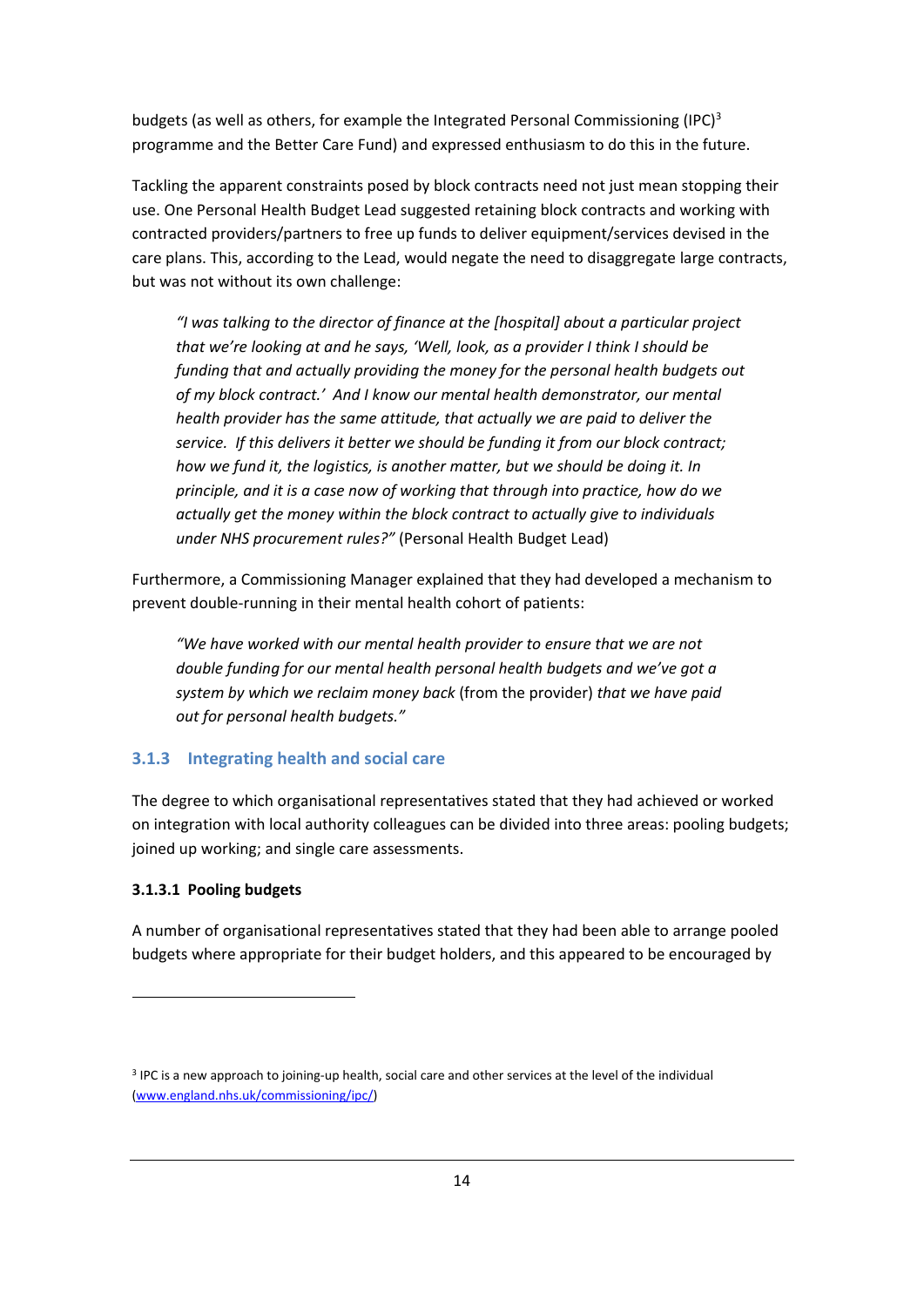the introduction of personal health budgets. While some pooled budgets were more fragmented, for example by requiring two separate payments (one from 'health' and one from 'social care') into the same bank account, others were combined so that only one payment was required. A Commissioning Manager explained how they had arranged their pooled budgets with the local authority:

*"We've got a Section 75 agreement in place with [City Council] and [County Council], so that they are able to make direct payments on our behalf and then they re-charge us on a quarterly basis, so that helps, particularly for the joint funded patients because then they receive one payment into their account and then there's one lot of monitoring involved. You know, it is quite good in that respect. We've also got a joint brokerage team so that [City Council] host the team and they write plans across health and social care, and we contribute towards that team. So that again helps with the joint-funded people."* (Commissioning Manager)

#### **3.1.3.2 Joined up working**

A minority of organisational representatives stated that they had not yet arranged any pooled budgets with local authority colleagues; however, all but one of the organisational representatives stated that the personal health budgets initiative had enabled them to establish better working relationships with social care colleagues than previously. According to organisational representatives, this led to a more seamless transition experience for patients moving from a personal budget (social care) to a personal health budget (health). In general, organisational representatives reported greater joined-up working, for example by sharing information regarding current need and social care services being provided to meet that need.

*"On the other hand, we do talk with our colleagues in Social Services more than we did. So at handover, for example, we get a much clearer idea of what services people are currently getting and when they've got a direct payment how much that is and what they're using it for, which is very useful when setting the budget going forward."* (Personal Health Budget Lead)

#### **3.1.3.3 Single care assessments**

One of the most difficult aspects of personal health budgets appeared to be collaboration of assessment of need and care planning across health and social care. All of those interviewed stated that, while this was part of the overall ambition going forward, this was yet to be accomplished.

*"No, we don't have a joint assessment or a joint review. We don't have that level of integration at all, I'm afraid."* (Commissioning Manager)

Overall, there was some evidence of progress with the integration of health and social care support and creating more holistic packages of care following the national pilot programme, but further progress is yet to be made.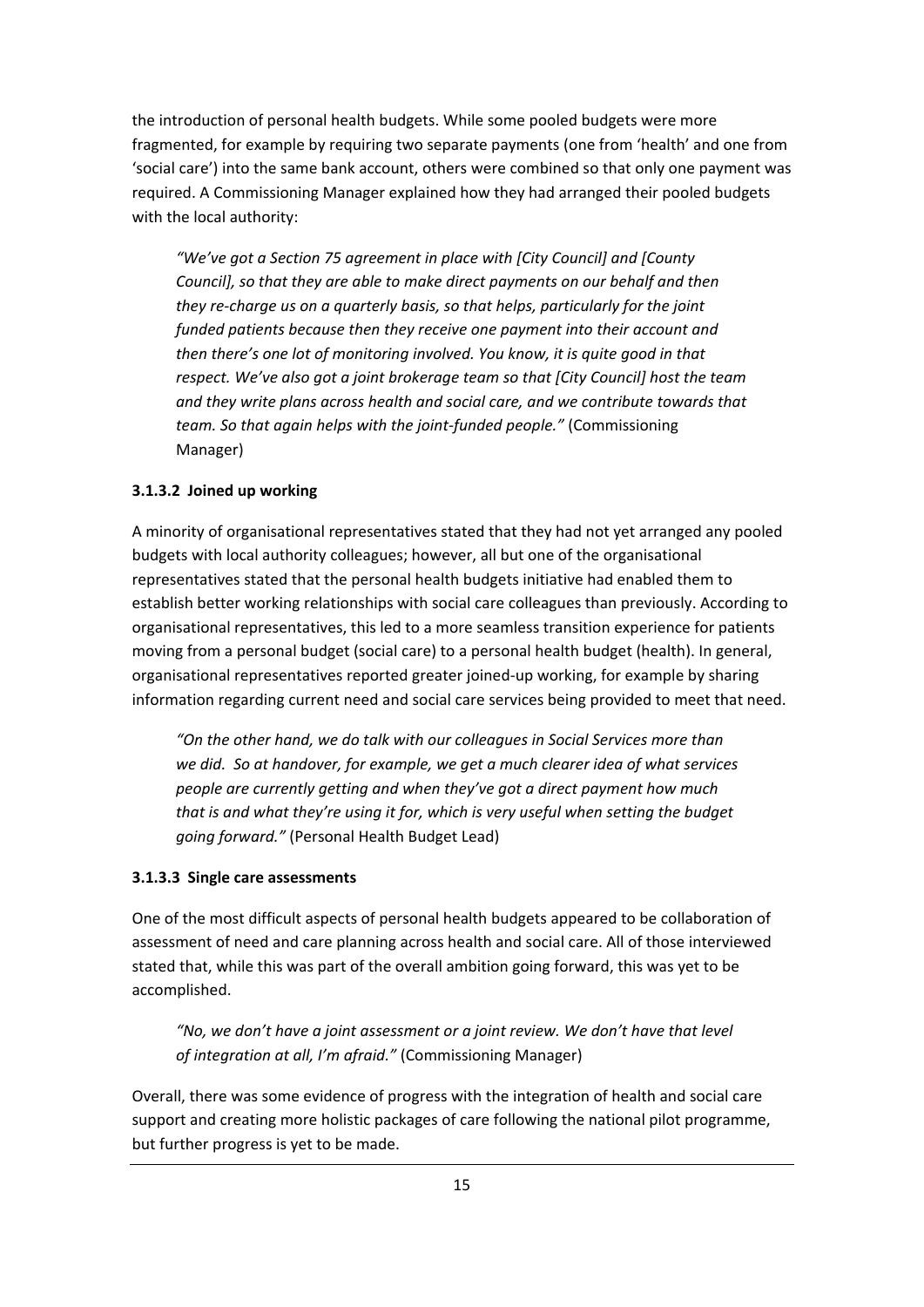#### **3.1.4 Reflecting on personal health budgets**

Organisational representatives were asked to reflect on their experience of implementing and operationalising personal health budgets, and made comments based on lessons learned, what they would change in hindsight, and ongoing challenges.

The importance of having and retaining key members of staff to include strong leaders or 'champions', as well consistent team members involved in care planning and administration, was identified in the national evaluation. This was also cited as a key aspect of driving the policy forward and retaining the momentum created during the pilot phase:

*"Having key people who are still aware of what the principles are but how this*  works and understand the learnings that have happened and why it is the way it *is. Which I guess we've been fortunate in* [place name] *that we've had the same group of key people involved from the outset. The broker that we originally had is still involved, the service manager is still involved and one of the Commissioners that was involved in the pilot is still involved. We've had that key group of personnel who have managed to keep it going and where the learning has continuously developed, as opposed to dropping off."* (Personal Health Budget Lead)

One concern expressed by a number of operational staff (project leads, care navigators, frontline clinicians) in the national evaluation was the risk of patients misusing funds or even defrauding the NHS. The experience of the organisational representatives showed that this anxiety was unfounded and that incidents of this nature were extremely rare:

*"Yeah, well out of all the cases we've done, which is over 300 since we started, it's about 350, something like that now, we've only had one that we felt was quite dodgy and that was more incompetence than dodgy. And they actually voluntarily said, 'Actually we don't think we should be managing this because we are getting confused and mixed up.'"* (Personal Health Budget Lead)

In hindsight, some organisational representatives suggested that a more 'top-down' approach would have been useful as a guide to how best implement the policy. However, this may have impacted on the usefulness of the pilot in terms of establishing local practice by allowing, at least provisionally, a high degree of autonomy. One element on which all organisational representatives agreed was the challenges encountered regarding tax and employment law that had to be tackled because some budget holders effectively became employers. This continued to be demanding for project leads, and was cited as an area where more guidance would be useful.

*"I think more [guidance] in terms of the legal stuff. I think people are quite confident and comfortable discussing the assessed needs and how to meet those needs and some of the decisions around budget spend. I think it's the employment stuff and the tax stuff."* (Personal Health Budget Lead)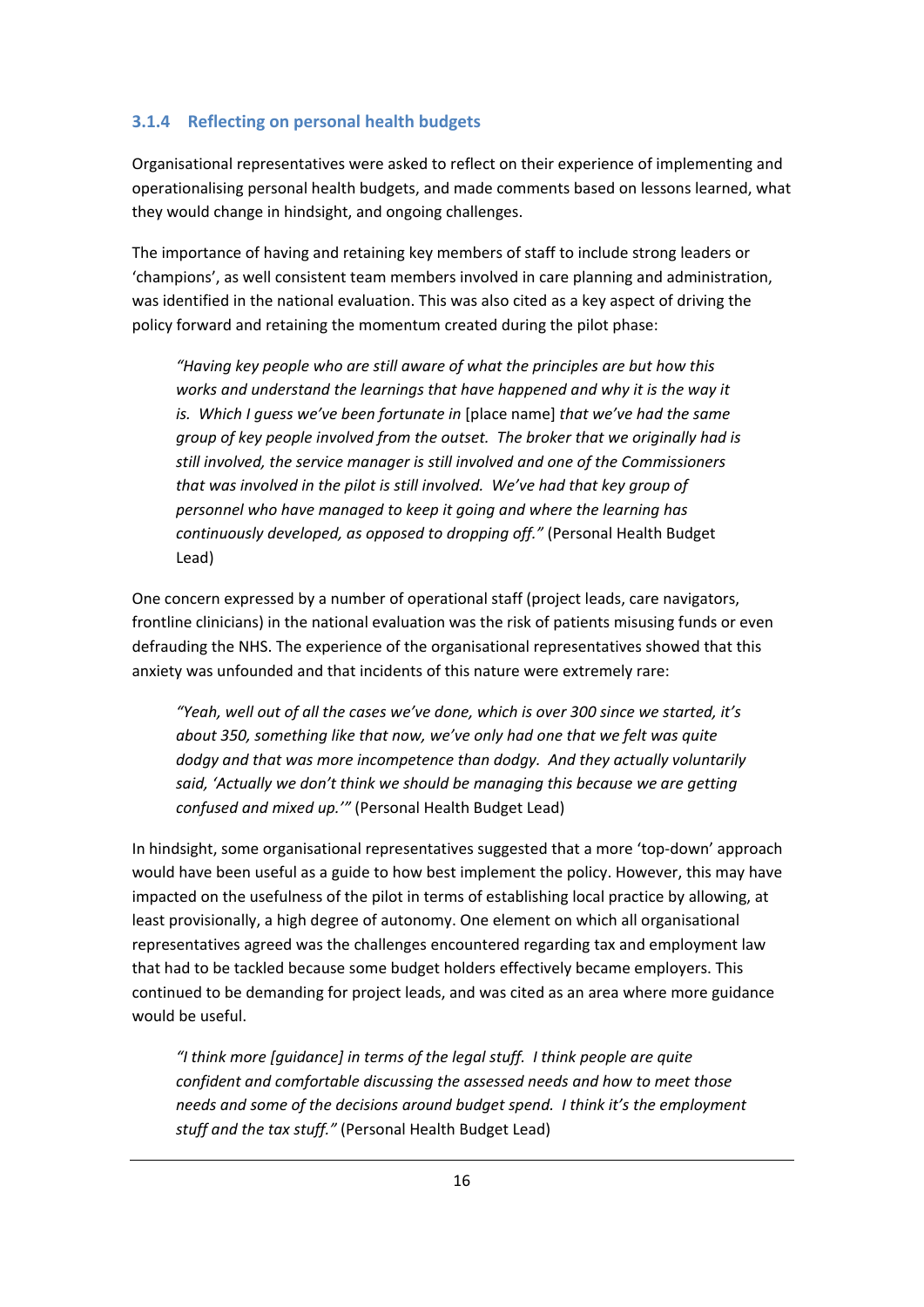All organisational representatives recognised the challenges attached to disaggregating block contracts, but related to this was the need for market development. While many organisational representatives stated that they had seen some growth in new providers emerging, they said that this was slow, and increased growth in the provider market was needed to give patients greater choice.

Finally, all organisational representatives highlighted the cultural shift required both institutionally and on the part of clinicians in acknowledging the 'patient perspective' and the role that this lived experience can play in identifying the equipment or services required to generate good patient outcomes. Again, while many organisational representatives were able to identify improvements, there was also a recognition that continued work was needed to establish personal health budgets more firmly within internal processes:

*"Yeah, I think there's been a massive culture change, and people do accept that personal health budgets are here and the benefits of them, and they can see how they would work. I just don't think… You know, they're seen as quite a positive thing, but I still don't think people see it as part of their role. If they're just a normal commissioner, they still don't see how it would impact on them. And I suppose, until it does get bigger, they're not going to see it as part of that role."*  (Commissioning Manager)

Overall, the organisational representatives reported a positive impact of personal health budgets on individuals and their families. It was thought that personal health budgets had provided an opportunity for individuals and their families to access a wider range of services and support. Examples were reported of individuals being empowered to meet their desired health and quality of life outcomes, and there was anecdotal evidence of this resulting in reductions in secondary care use.

*"She used to have to carry around a portable oxygen tank. She's quite elderly, she's quite frail and it was starting to give her really bad problems in her shoulder. So we purchased for her through PHB some new batteries, lightweight batteries, that powered the oxygen tank. The week after we did it I saw her just outside of work with a group of friends in a pub, bless her, you know, with a group of friends and she just looked better. She just looked happier because she wasn't being, you know, held back by this thing."* (Commissioning Manager)

#### **3.1.5 Changing context: personal health budgets policy in localities - continuity and eligibility**

Moving beyond the pilot phase has somewhat changed the context in which personal health budget policies are deployed. The transition to routine operation in itself is a change, but there are also changes in the more general policy environment regarding personalisation and integration, and changes in funding and eligibility.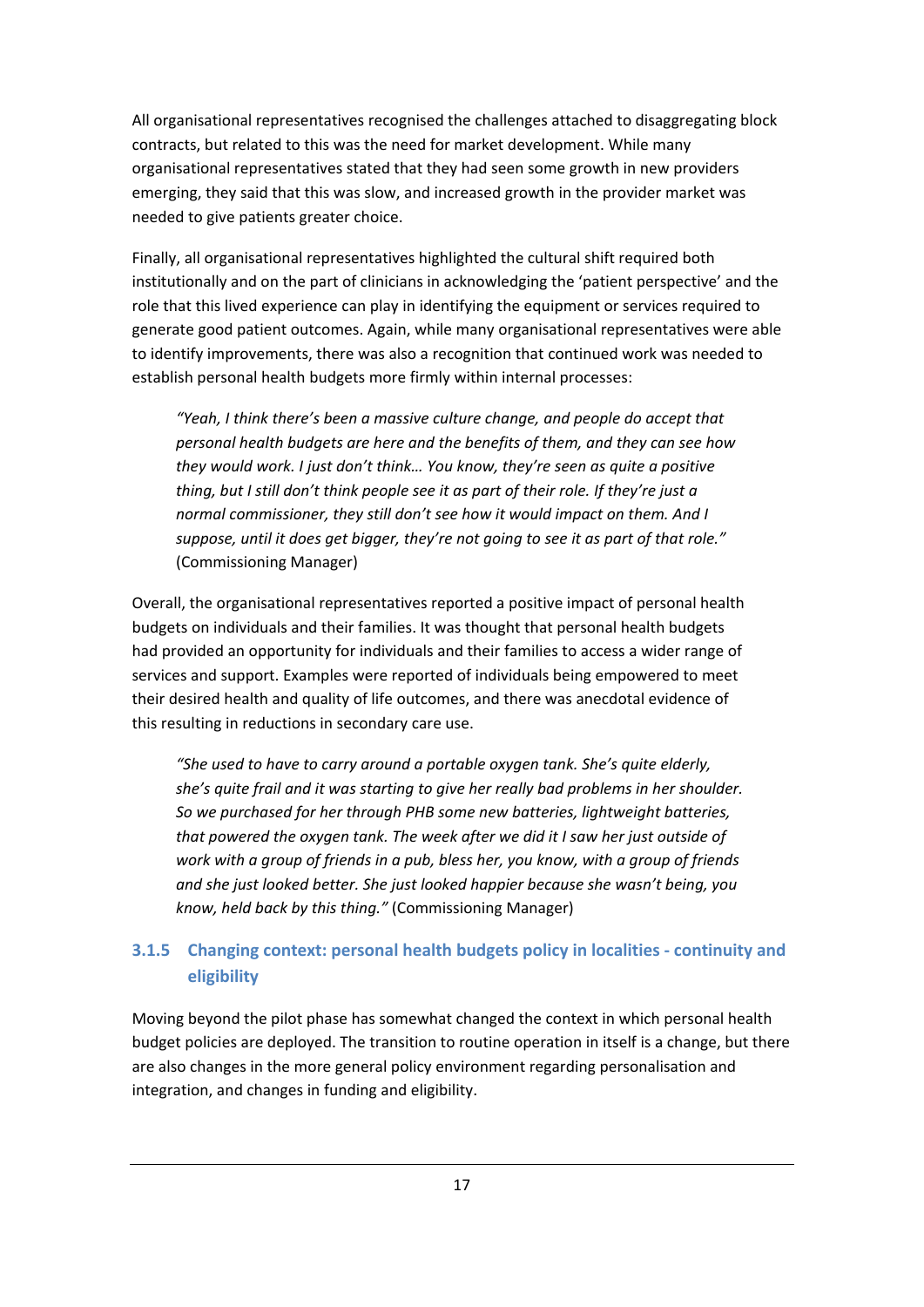Overall, organisational representatives saw their personal health budget policy as one part of the range of personalisation policies that generally aim to place individuals at the heart of all decisions about the support required to address their health and wellbeing:

*"We're seeing personal health budgets as really part of a whole personalisation or person-centred care agenda that we're developing as part of our better care programme, so the whole aim is trying to keep people at reduced hospitalisation, reduced care home admissions, by using a number of different initiatives, selfmanagement, telehealth, telecare, support for carers, and personal health budgets are one of those."* (Personal Health Budget Lead)

Organisational representatives from CCGs that were involved in the national pilot programme stated that the policy itself, in addition to their understanding of it, had remained unchanged. There was an indication by one Personal Health Budget Lead that the process had become more complicated following the pilot phase. However, such a view appeared to be local in nature, as the guidance from NHS England concerning the personal health budget process has remained the same following the pilot programme (NHS England, 2014).

*"People have the right to have a budget, hasn't changed at all but the actual process around them having a budget has become slightly more complicated and the legal implications thereof, particularly about being an employer."* (Personal Health Budget Lead)

A number of organisational representatives discussed the information they had developed during the pilot phase as having the potential to be used as examples of local practice for areas beginning the roll-out of personal health budgets.

*"I think the information available to patients is probably quite good, but that's because we've had quite a long time to develop it, we've had the last six years to develop it."* (Personal Health Budget Lead)

However, it was acknowledged that, while the national pilot programme had been completed, there was a need for a longer-term implementation process to fully embed personal health budgets. For example, it was suggested that each case was unique and could present complexities which previously had not been encountered.

Consistent with embedding a new initiative into a pre-existing working practice, the need for longer-term implementation of personal health budgets was highlighted as important to help ensure the continued awareness among colleagues and to resolve concerns.

*"I've been in many situations where I've been in a room with one set of people going, 'Right, this is how it is. This is how you'll do it,' you know, talking about this and then I've been a week later sat with a load of finance people and they're going, 'What? You're kidding,' and what I've wanted to do is take them, put them in a room with NHS England and let them fight it between them. I've felt like middleman in the middle delivering unpopular messages to either side and I've*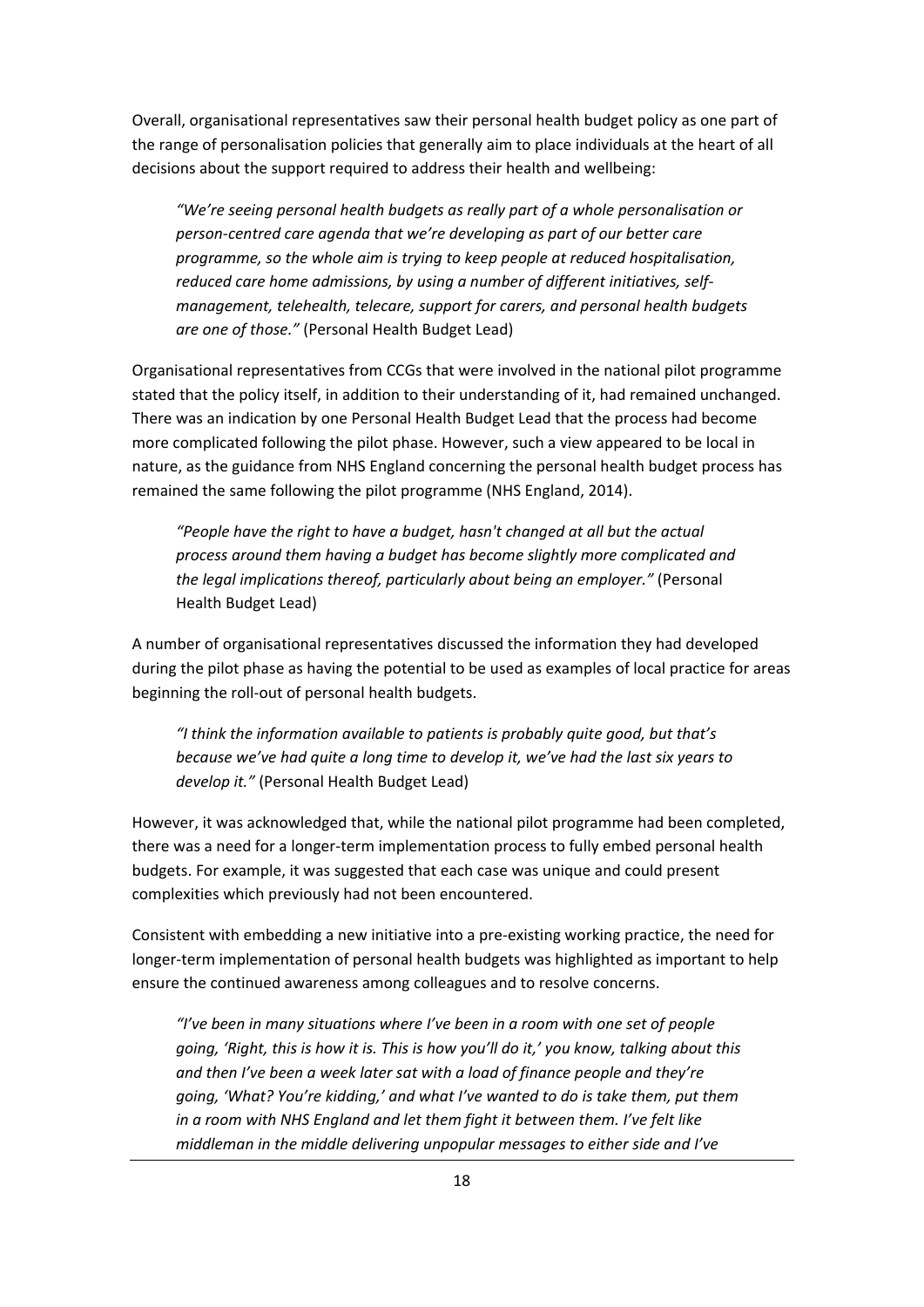*always felt like the referee in delivering the message to be told, 'No, that's rubbish. No, that can't be true. The government can't be expecting us to buy laptops for people and stuff.'"* (Commissioning Manager)

Such frustrations potentially could have been caused by continued uncertainties that have remained about what is and is not available for patients following the national pilot programme: *"I think there's a lot of confusion around what they are, what you can have"* (Commissioning Manager).

Such uncertainties can lead to frustrations among patients about whether or not they are eligible to receive a personal health budget:

*"Obviously people do pick it up because we do get phone calls from somebody going, 'I want a personal health budget. And we're like, 'Okay. Well, you know...' 'Somebody told me I could have one.' 'Well, you can't,' and then we have to go through the whole thing. 'If you are eligible for Social Care services then you can have a personal budget. You need to be assessed by them to get one. For a personal health budget there are these people,' you know. And they're usually not within that bracket because it's 0.1% of the population who are CHC eligible. And they'll go, 'But I have MS,' or something like that. I'm not saying you don't have a health need but unfortunately personal health budgets are only available in these areas.' So I think it's patchy."* (Commissioning Manager)

The position being described in this example is a locally-determined policy on eligibility, rather than following national policy. The NHS Mandate (2014) clearly set out that, by 2015, patients who could benefit from a personal health budget would have the option to hold one (Department of Health, 2014). These examples highlight that the availability and eligibility for personal health budgets vary between localities. The impact of personal health budgets on local populations will therefore depend on the local context.

In addition to local eligibility decisions, the shape of local personal health budget policies will depend on how processes are developed in the locality and the nature of training for individuals who are new to personal health budgets:

*"So the processes have evolved over time and there's a lot of training happening at the moment to really develop the competencies of the clinicians so that they do become experts in at least understanding the process on a very straightforward level but then knowing when they need to find posts for more specialist organisations for the extra help."* (Personal Health Budget Lead)

During the national evaluation of the pilot, organisational representatives reported that one of the challenges related to implementing budgets concerned gaining 'buy-in' from other individuals that were not directly involved with the pilot: that is, changing the cultural context for personal health budgets. For example, NHS middle management, health professionals and, in one case, a chief executive were reported during the national evaluation to be either unaware of the initiative or reluctant to engage with it and therefore unable to commit to it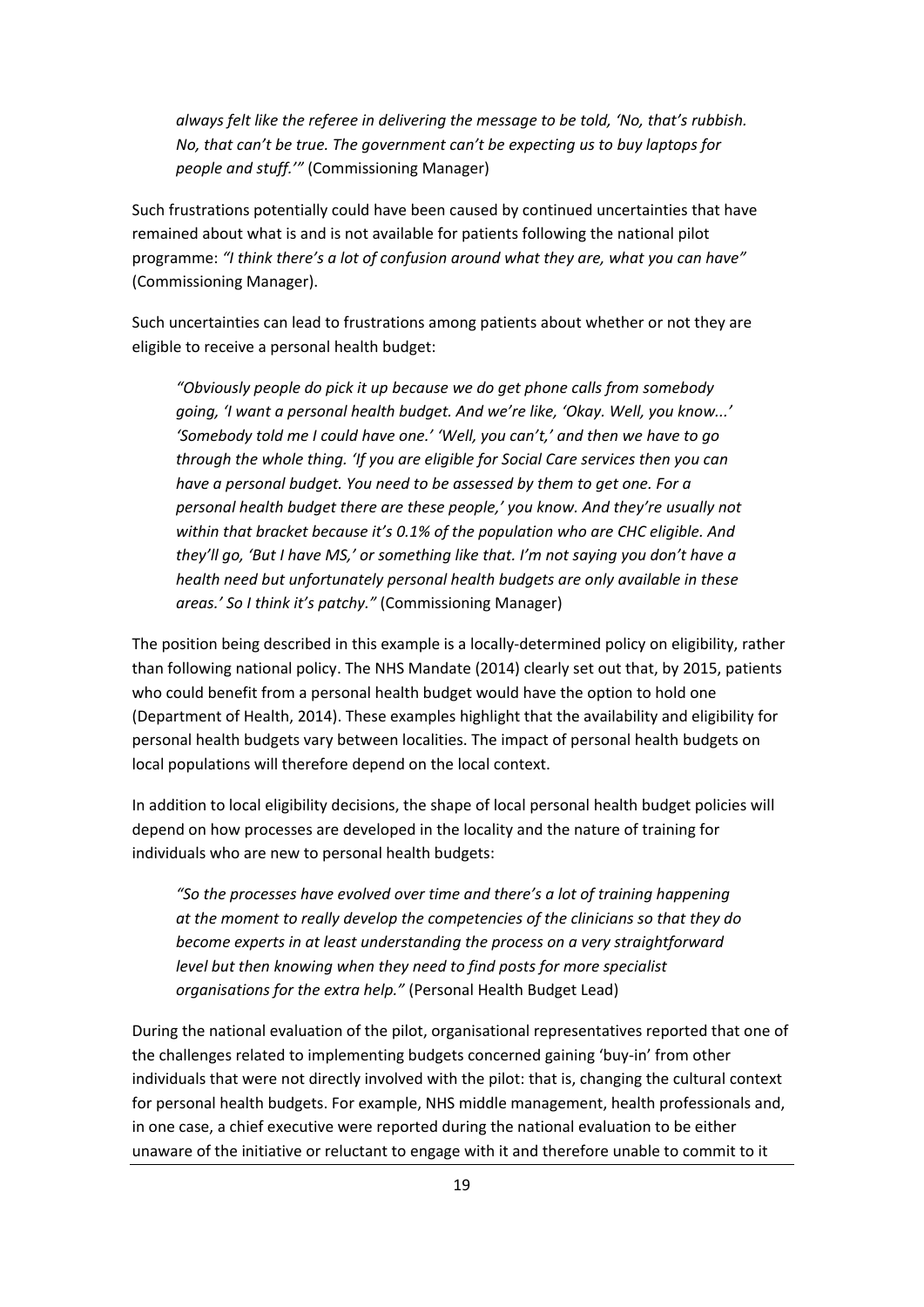fully. While discussing the range of services available for budget holders, a Personal Health Budget Lead in the current study reported that this context was changing, although relatively slowly:

*"I don't know, resistance is too strong, but this kind of lack of knowledge, this counter-cultural don't really understand these, you know…I think there's immediately people fall into, 'Well that's more social care and they should be funding that,' so it's that, it's that definition of wellbeing, you know if you look at PHBs it talks a lot about health and wellbeing, it's the wellbeing bit I think people still find difficult to describe, to accept that we would fund it. And it is changing, it is changing."* 

Organisational representatives reported slowness in getting the 'PHB message' across to clinicians. They did acknowledge the difficulties for clinicians and the competing priorities for those working in the clinical field:

*"I was at an event yesterday and talking about communication, GPs don't know. Well, GPs won't, will they? When they see three people a year who are eligible, it's not really crossing their radar is it?"* (Commissioning Manager)

Furthermore, there were still mixed views as to the policy intention of personal health budgets. One Personal Health Budget Lead thought the view that some saw personal health budgets about cost-saving: *"I would say there has been a retrograde step in personalisation. It is seen as a cheaper alternative than commissioning care through an agency, and it is deemed as still being personalised because it is the person's choice who their carer is."* This perception contrasts with the view that personal health budgets are intended to help people also achieve better outcomes than when using conventional approaches.

Changes in the financial context could also have a bearing on how far the mechanisms of change offered by personal health budgets (e.g. the capacity to exercise choice) were able to produce benefits. For example, one interviewee explained how their CCG had been challenged around the spending of budgets and that this had resulted in options for patients becoming more limited following the pilot. The implication of this, they argued, amounted to a less holistic approach than had been taken previously (during the pilot), and a departure from the intended ethos of the policy. One example of this was restricting a policy that allowed budget holders to spend money saved (e.g. by accessing required services for less cost) on additional wellbeing services:

*"There has been a significant tightening up of what people are allowed to spend their money on… It is becoming more prescriptive, it is more and more just around care, there is less around--, less flexibility around other things outside of care. So if people have saved on their budget by managing their care in a better way, where we allowed them to then utilise things to meet other health goals or you know, psychological needs, emotional needs, cultural needs, that is now being taken away."* (Personal Health Budget Lead)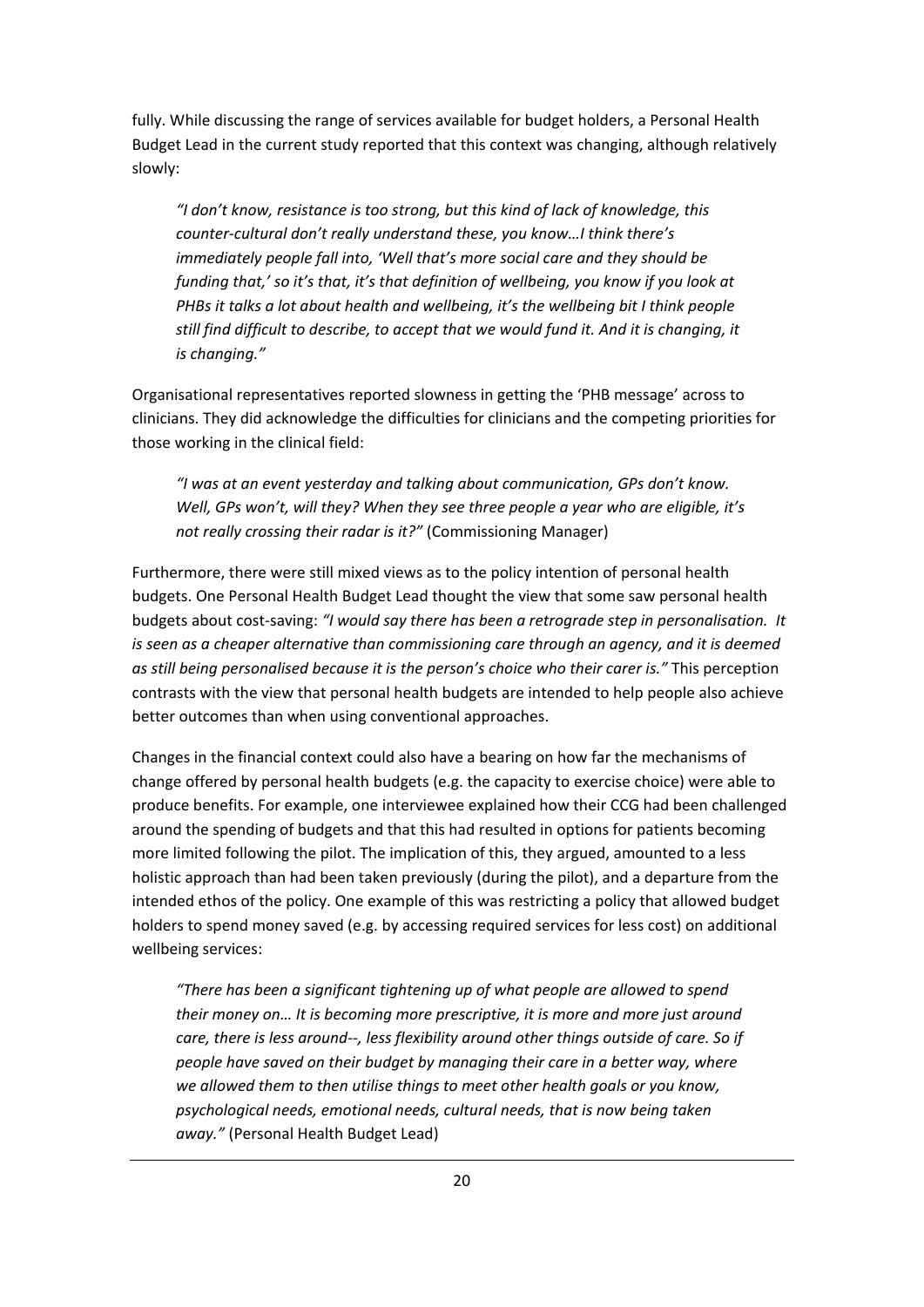According to this Personal Health Budget Lead, the local changes outlined above had effectively reduced the impact or potential advantage of accessing services via a personal health budget and made it less personalised. This view arguably underlines the point that a key mechanism of change that comes from personal health budgets is the flexibility in how to use the budget. If there is a perception that this flexibility has been reduced, for whatever reason, then this implies that the potential of personal health budgets is more limited.

It is clearly difficult to generalise about how any changes in the budgetary and related environment would affect the impact of personal health budgets. In particular, we would need to know how these changes would affect the experiences of people were their services secured by conventional means, rather than using a personal health budget. On this point, it is worth noting the evidence from the national evaluation which highlighted that there were no statistically significant differences in the costs of services that could be directly secured using a personal health budget (such as nursing, therapy and care services). Furthermore, total costs (direct and indirect) were not statistically significantly different between the personal health budget group and control group after accounting for baseline differences (Forder et al., 2012).

#### **3.1.5.1 New budgets and budget cessation**

After the close of the national pilot programme with its focus on the initial roll-out of personal health budgets, participating CCGs reported that they were offering budgets only to individuals who were eligible for NHS Continuing Healthcare (CHC). A number of organisational representatives reported that any remaining personal health budgets falling outside this condition (CHC) were stopped following the national pilot programme.

The NHS Mandate in 2014 outlined that patients who could benefit would have the option to hold their own personal health budget. The focus on CHC was taken predominantly for pragmatic and local reasons in relation to no longer operating under 'pilot conditions', and in particular no longer having funding available for those conditions:

*"The people who had the budgets from the pilot, so that was MS, COPD and mental health, they weren't able to continue with those. We only offered them for the pilot."* (Personal Health Budget Lead)

In some sites, some (non-CHC) budget holders were able to continue with their budget. These budget holders had successfully challenged (at least temporarily) the cessation of their budget due to the perceived benefit they gained: *"those people we haven't got a statutory duty to provide, they're not CHC so they were going to be closed down. The backlash from the individuals, the GPs, their MPs has been quite considerable."*

This potentially raises an important question concerning the experiences among patients with long-term health conditions following a national pilot programme. However, one CCG had gone beyond their original remit of offering budgets to patients diagnosed with diabetes and COPD, and extended their offer to patients with other respiratory conditions.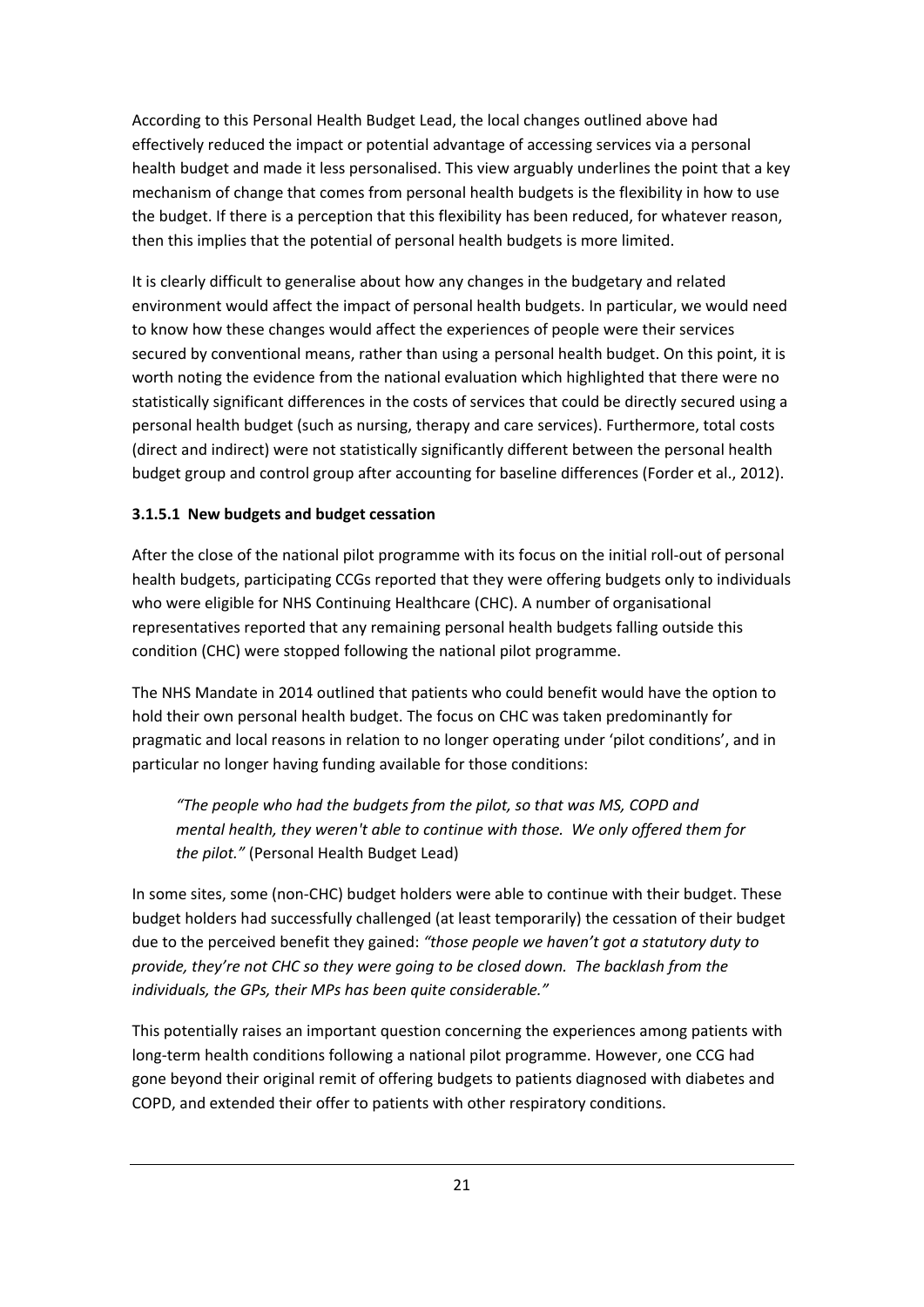#### **3.2 Views from personal health budget holders**

The budget holders we interviewed in this phase of the study expressed unanimous support for the overall concept underpinning personal health budgets, believing that they offered more opportunities for the budget holder than conventional service delivery. They perceived that holding a budget provided greater choice and control, greater sense of purpose, and efficiency of service delivery. The majority of budget holders who were interviewed also appeared generally happy with the use and the amount of their budget, and reported that, following the national pilot programme, their budget had a positive impact on their life and their families that exceeded their expectations.

*"Well I was shocked really. I was amazed. You know, I thought 'Wow!' You know, it was something that I thought I would like but never thought that I would have."* 

*"I think having that flexibility means that other people have to worry less about me. My wellbeing reflects on my behaviour and if I'm depressed and upset then obviously that affects people around me. So having that increased responsiveness of the care agency and a higher level of care provision means that generally my wellbeing is better and that reflects on other people around me, meaning that they're less worried about me and makes their lives in turn better."* 

The positive impact on budget holders' mental wellbeing and the perceived improvement on their physical health seemed to be more prevalent now compared with the findings within the national evaluation. Interviewees reported that having something positive to focus on meant they no longer felt all-consumed by their illness.

*"After I left the hospital, the generic stuff didn't suit my needs and I became extremely depressed, my marriage broke down and then I tried to commit suicide. Having a personal health budget has sort of given me a kick up the bum to try and sort of dig myself out of this hole, it's a real lifeline to me……It's made me feel more valuable as a person again. It's had a huge impact really and it's helped to improve my outlook on life."* 

During the national pilot programme, budget holders reported varying degrees of understanding of the key concepts underpinning personal health budgets and personalisation more generally. Two years following the pilot programme, budget holders interviewed in this study seemed to have a better understanding of the overall aims of personal health budgets. This finding might be expected, given that some of those that took part in this study were longterm budget holders. Perhaps more significant is the reasons people gave for their positive outcomes. We found that people mainly attributed their improvement to the core principle underlying personal health budgets – increased choice and control and greater flexibility over services:

*"To be able to be a part of your own recovery. Yeah, rather than people telling you how it should be, you being able to have your own voice and saying how you'd*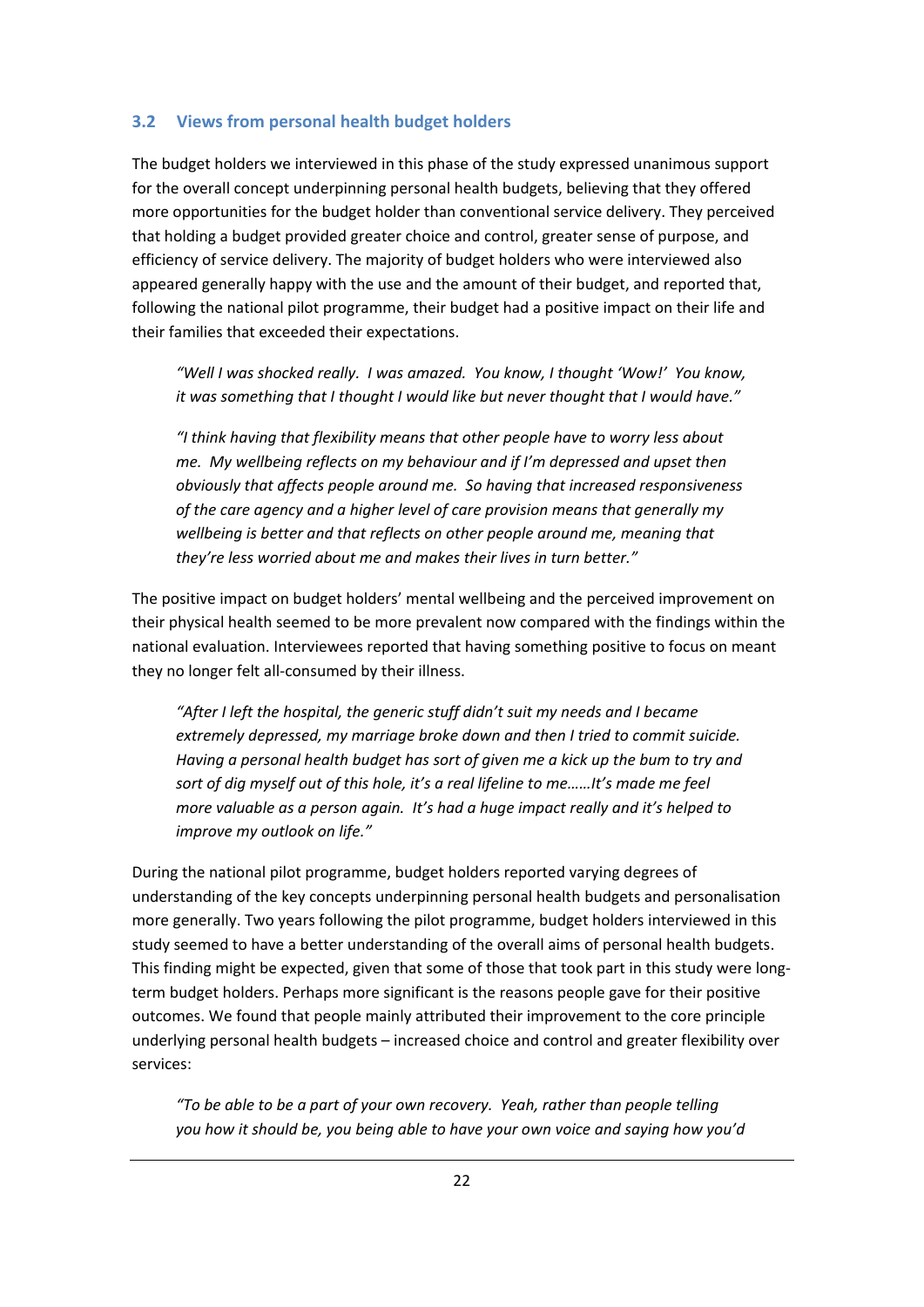*like it to be, how you think your life might improve by doing such-and-such a thing and actually having people listen to you and say, 'Okay, let's give it a try.' You know, it's like a massive leap forward, it really is."* 

These findings, which are consistent with the views among organisational representatives, clearly indicate that personal health budgets are highly valued by some people. It may be that some people do not have a good experience with personal health budgets and – as a follow-up study of mainly budget holders – we would not be reflecting these views. Nonetheless, the implication that can be drawn from these results is that if personal health budgets can be targeted, and people have a choice over how they are deployed, benefits can be achieved. The focus here is on understanding why (the people interviewed, at least) had a positive experience.

#### **3.2.1 The support/care planning process**

The personal health budget holders interviewed in this study spoke positively about the notion of a personalised support planning process and the greater control the process provided to budget holders. Many of those receiving the budget for an ongoing long-term physical health condition (such as multiple sclerosis) and those in receipt of NHS continuing healthcare (CHC) reported the benefits of being able to choose who provided their care and not, for example, having to rely on an unknown agency that could be unreliable. They reported that their personal health budget had improved their mental health as a consequence of feeling more in control of their health condition and knowing that they had continuity of care. The importance of continuity of care echoes the views among organisational representatives. The positive impact of not having to rely on family members as informal carers was also discussed, alongside a reduction of unplanned hospital admissions.

All of those interviewed found the care planning process to be very helpful. It was thought a more holistic approach was being followed that takes account of both health and social care needs. However, budget holders described the discussions they had with their health practitioner as more focused on singular clinical outcomes rather than overall wellbeing.

During the national pilot programme, a number of budget holders discussed feeling anxious or apprehensive about the process. Budget holders in this study discussed 'enjoying' the process and the control it gave them over their support and care. Budget holders also seemed to have a better understanding of how the budget was calculated, what they wanted to use the budget for, and accessing the support than was the case in the national evaluation. Again, we find that having control was a positive experience for the people interviewed here. Clearly, others who are less inclined to value greater control would be less likely to choose a personal health budget. But even if this is the case, it does not detract from our finding here that some people do value this outcome.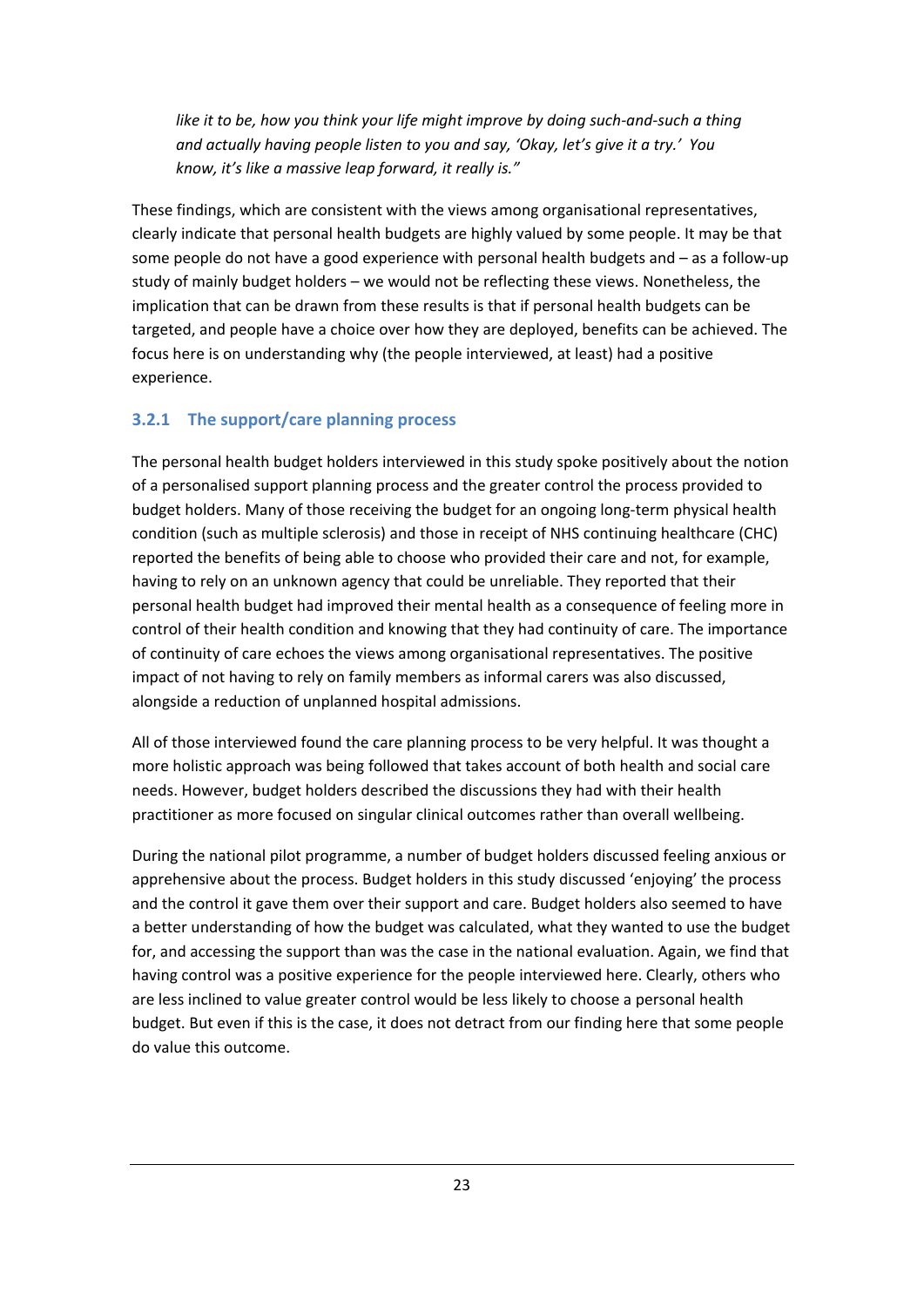#### **3.2.2 Uses of the personal health budget**

Personal health budgets were being used to fund a wide range of services, which included traditional NHS support and non-traditional, alternative and complementary treatments/support. All budget holders were aware of the possibility of purchasing 'alternative' treatments, and many stated that they were doing so with their budget. Some of the more innovative uses discussed included:

- Gym equipment
- Hiring a gardener
- Fitness centre membership
- Leisure activities, such as angling club membership
- Cinema tickets for budget holder and their personal assistant (PA)
- Drum kit and drumming lessons
- Reflexology

Following the national pilot programme, the personal health budget had, for some, evolved in line with individual needs, underlining the potential for diversity and its flexibility. One budget holder who was also involved in the national pilot stated:

*"Well, my health has changed since I first started. As I say, I've gone less mentally ill and more physically ill and the budget has changed with me. And that's enabled me to carry on, like not needing the hospital and things like that."* 

During the national evaluation, a number of budget holders reported that more information was required around what could be purchased. Currently, some budget holders felt they had been given sufficient information to be able to make informed decisions about how they could use their budget. However, this view was not held by all budget holders, which will be explored below.

#### **3.2.2.1 Changes in flexibility of the budget since the pilot programme**

Some insight can also be gained about the importance of the flexibility available to people in how they could use their budget by comparing people's experience regarding flexibility during the national pilot with their experience thereafter. Perhaps not surprising given the exploratory nature of the pilot phase, some people reflected that they had greater flexibility during that pilot period as compared to now. While people were very happy with the flexibility in terms of being able to recruit their own carers and therefore having greater continuity of care, it appeared that more specific criteria in terms of *what* could be purchased through the budget had subsequently been imposed.

*"The flexibility in the pilot was different from when it was rolled out. After the pilot phase things tightened up and there was less flexibility in the budget. So in the pilot phase there was more flexibility to do different things with the money, and now basically it's just paying agencies, but it's still very useful."*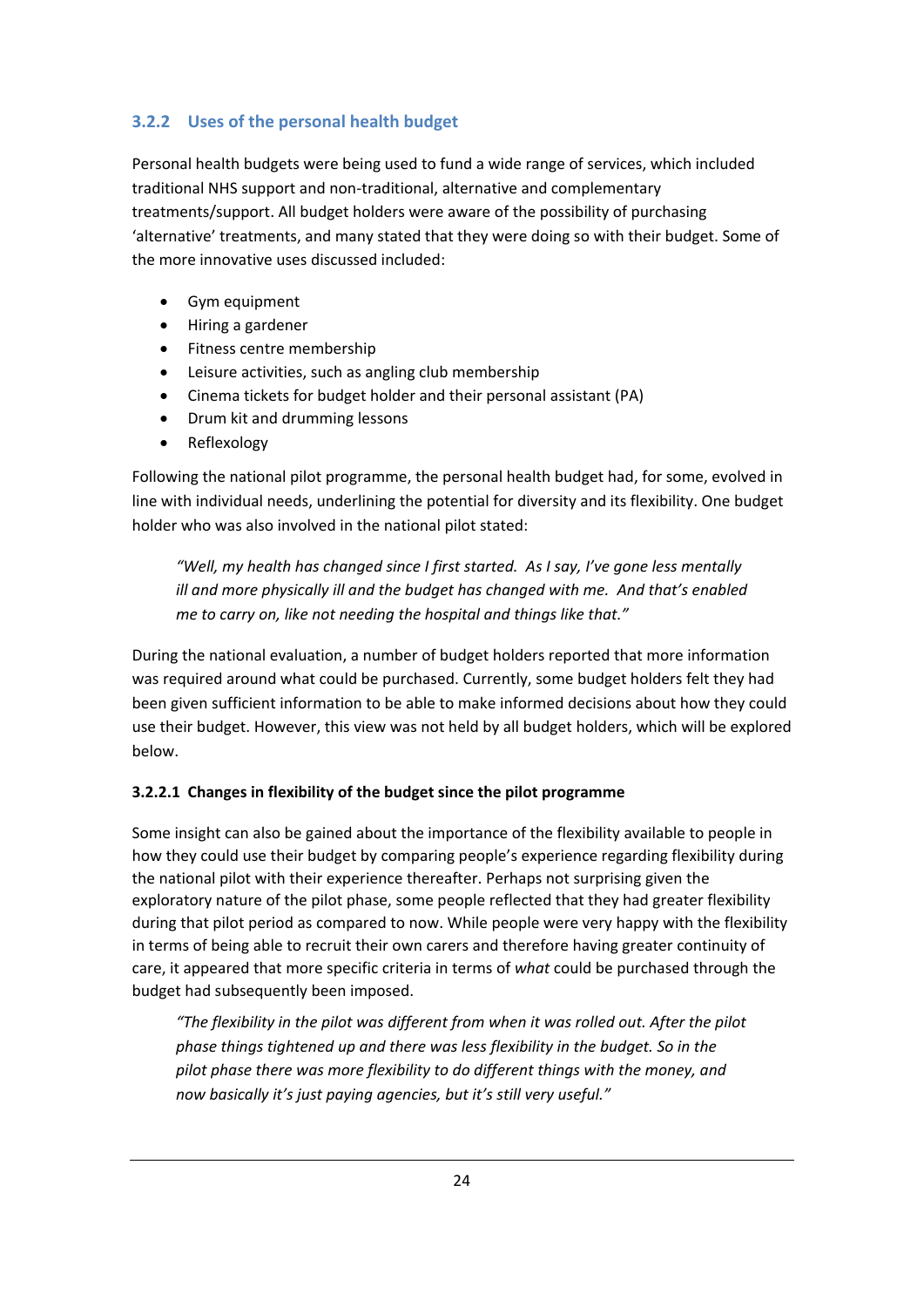*"Well the tightening up of the rules means that there's restrictions on things outside NHS services."* 

Although alternative or exploratory services were still evidently being purchased, some of the budget holders involved in the pilot believed that the use of alternative services had been reduced. One interviewee reported that they were now no longer allowed to purchase any alternative treatments: *"I was on a personal health budget which would just pay for alternative therapies with the idea of reducing my medication and saving money, basically. That was part of the pre-pilot [sic], but when the pilot ended they stopped that bit of funding. So they changed the criteria."* 

New budget holders who were not involved within the national pilot programme thought that there was a general "over-promotion of alternative therapies" instead of a holistic approach for the benefit of the individual patient. Possibly, this differing perspective is due to the budget holders not involved in the national pilot programme not experiencing the flexibility offered during the pilot. Nonetheless, budget holders did discuss a certain rigidity as to how they were allowed to spend their budget, but this was not in terms of alternative therapies (for example, reflexology and massage services) being restricted. The budget holders not part of the national pilot programme generally wanted to use their budget to continue with their NHS treatment pathway, rather than purchasing alternative therapies.

*"Well, the only things that were actually agreed was the sport. So I get my aerobics paid for, which is fine, but it didn't replace my specialist mental health care, to me that was just a bonus. It wasn't my bread and butter care that I needed*. *I said all right, thank you very much, and I got this money…it turned out to be totally inappropriate. You know, it wasn't mental health care. It was somebody to help with their shopping or that sort of thing, which I didn't need. I needed specialist mental health care."* 

Budget holders involved in the national pilot and those who had received the budget following the pilot both discussed a lack of flexibility in terms of purchasing things not deemed directly relevant to their 'health' status.

*"You know, the whole point that we've been led to believe is outcomes, whereas we're being told that's not health. The person I spoke to said, 'Well, that's not health, that doesn't come under health.'"* 

Other budget holders reported a lack of flexibility in altering the budget to reflect their health status change since the end of the pilot scheme. One budget holder stated:

*"My budget isn't actually big enough to buy what I want around here, but they won't increase the amount I'm allowed to pay per hour…But I'm doing without them [extra carers] because, well I can't find them for the money that's in the budget. So it's all confused and it's further confused but my state of health hasn't been very good over the last year. Even now, I'm in the middle of chemo and it's dropped to the bottom of the priority list. I just couldn't be bothered fighting it."*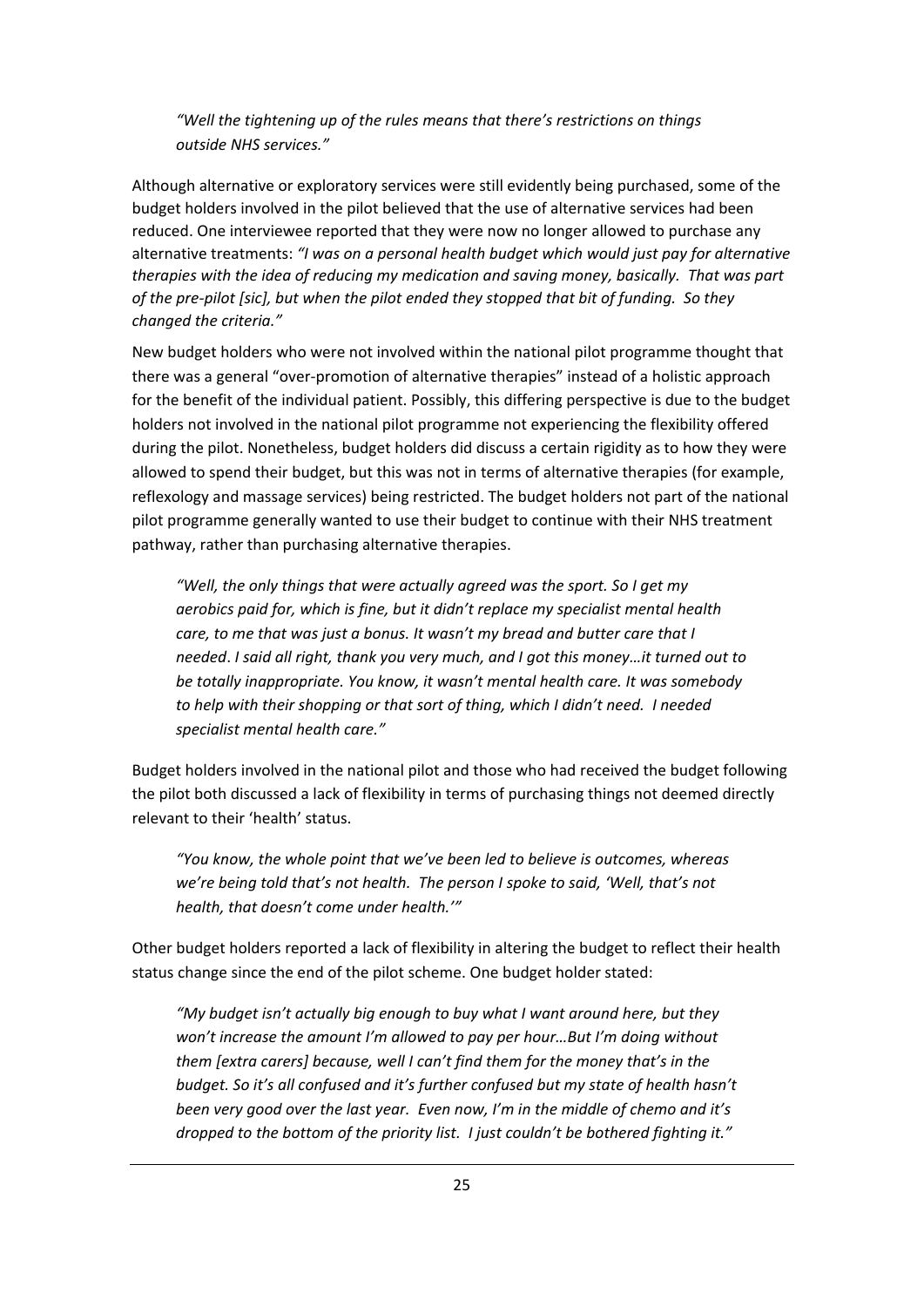There was some speculation as to why flexibility had changed since the pilot.

*"I think the attitude towards it has changed. I think when I got the budget, when it was awarded, there was a lot more flexibility implied to be in it than I have found. I've found it far less flexible than I think it should be."* 

Budget holders perceived that their budget was not yet acting in a fully personalised way; one individual who took part in the national pilot referred to it as an "unfinished jigsaw". He argued:

*"I'm a raving fan of personal health budgets. Don't get me wrong, I think they're a great idea. I don't into hospital as much, I don't go into nursing home care, but it's only if you can get all the bits of the jigsaw in place that you can achieve the outcomes. If you can't, then it is like an unfinished jigsaw. There's holes everywhere and that's where it becomes a little bit stressful…I'm a fan of the philosophy and the concept and everything. I think it gives the individual freedom, it gives them peace of mind, it gives them the potential to achieve a lot more than if you didn't have one and so you get a better quality of life. It ticks lots of happy face boxes. But the main problems are achieving the desired outcomes because of all the bureaucratic or marketplace issues, and that's the frustration; you get offered this [laughs] wonderful nice Pandora's box, where everything comes out, looks wonderful but in a way you can't actually turn the things into reality."* 

#### **3.2.3 The management of the budget**

Over half of the 23 budget holders interviewed were managing the budget as a direct payment. Two had a notional budget, where the budget was held by the commissioner but the budget holder was aware of the service options and costs, and one had recently changed from having a direct payment to managing the budget via a third-party organisation. Those who were managing the budget themselves believed the process ensured greater control but also recognised the challenges with managing it. They expressed reservations about the practicalities of managing the budget if a person was not an "*organised and assertive individual*." All those managing the budget reported it to be a difficult task, and that it did entail greater stress. However, budget holders also reported that they believed the direct payment option offered much better healthcare outcomes, and was therefore, as one budget holder put it, a "*necessary evil*". The budget holder explained:

*"In order for me to have the flexibility I need in my life, I need to employ my own PAs which is great, you know, it's helped with that aspect of my life, but in order to employ my own PAs it's very, very complicated. There's a lot of paperwork, there's a lot of legal responsibilities and when you're not well and you still have to manage all of that it can be extremely difficult…So that aspect of having a health budget is very stressful."* 

Those who reported coping well with managing the budget themselves stated that they had previous managerial experience in their working life. They acknowledged what a challenge it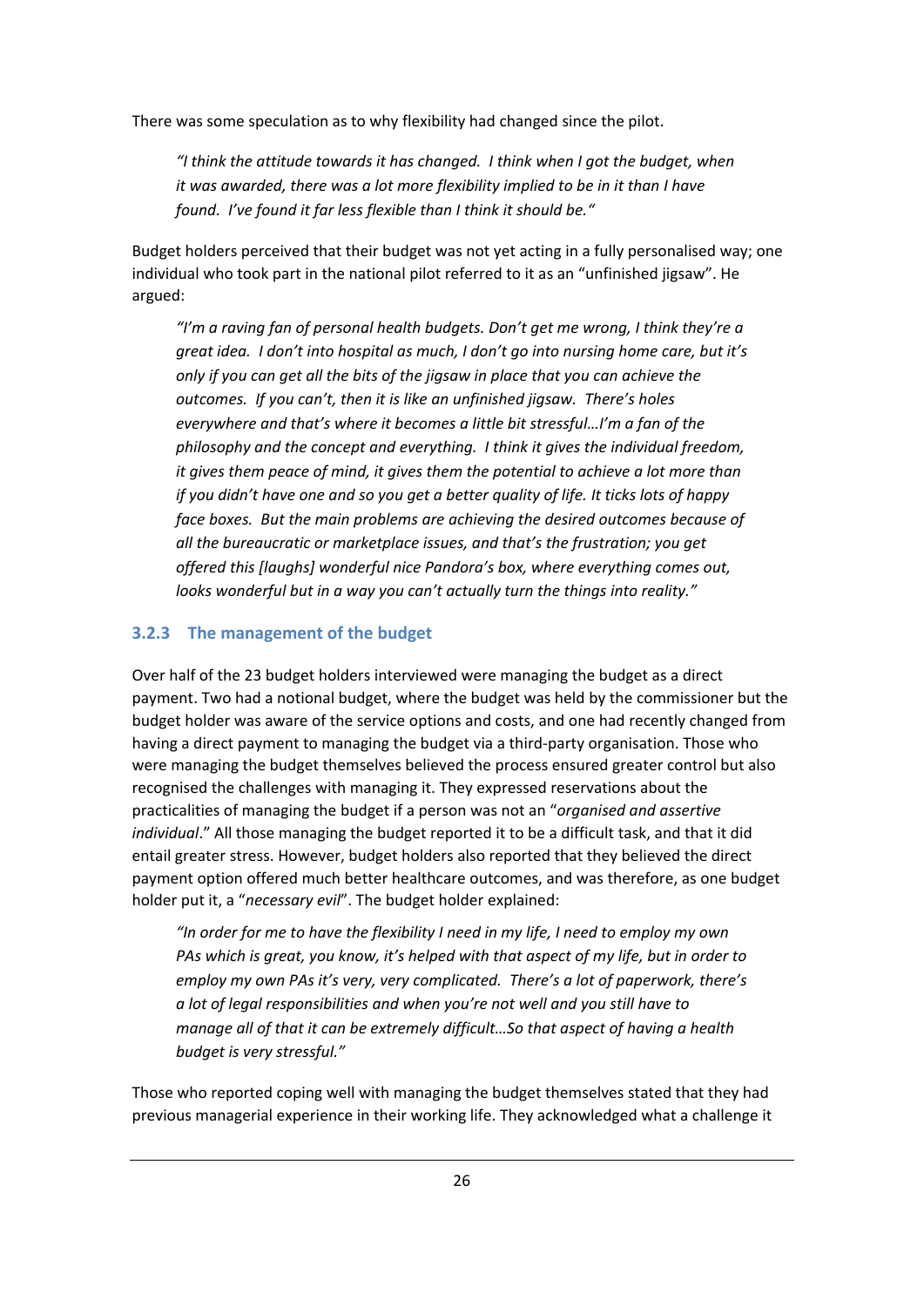was, and recognised that it would probably not be appropriate for those without prior managerial experience.

*"Well I think if you haven't got no idea you don't necessarily realise how much responsibility you've got… I think sometimes if I think of what could go wrong I'd probably freak out, but I try not to think about all those things."* 

*"I cope well with it. I've found it the best thing out, to be honest, and I manage it well. Luckily I'm good with figures so there is a lot of paperwork with it, but I can manage all that."* 

Many respondents noted the importance of professional support in managing their budgets. Alongside the difficulties with managing the personal health budget, budget holders expressed frustrations with the general lack of professional support available to them. Those who were involved in the pilot programme mentioned the reduced level of support available post-pilot, while new budget holders remarked on an absence of support.

During the national pilot evaluation, budget holders discussed the desire for better information and greater guidance regarding the use of their budget. Some budget holders involved in the national pilot required support in planning how to use their budget and with identifying potential legitimate uses for their budget. Consistent with this view, the budget holders involved in the current study reported that they would benefit from more information being available to aid choice or to help identify the best use of their budget or to know what was a legitimate purchase. Some budget holders reported being given documentation to aid their support planning; these people also remarked on the unwieldly form of this information: *"the health documents can be a bit heavy and, you know, it would be nice to have it a bit simpler so you can make better choices and not get overwhelmed too much".*

#### **3.2.3.1 Changes in support since the national pilot**

Interviewees also commented on the importance of support, reflecting on the implications of reduced levels of support that some experienced after the national pilot.

Budget holders discussed how during the national pilot they had someone to support them through the care planning processes and generally guide them in decisions of how to spend their budget. However, they stated that now that they had less support:

*"I used to have a social worker but the system's changed and you don't get any support now."*

*"I don't have anybody helping me with guidance on what I could do or even how to go about it. And to be honest, it's just all become too much of a hassle now."* 

A lack of continued guidance left some budget holders feeling that the level of control had declined following the national pilot programme, and they were not able to make 'informed choices' about what to spend their budget on.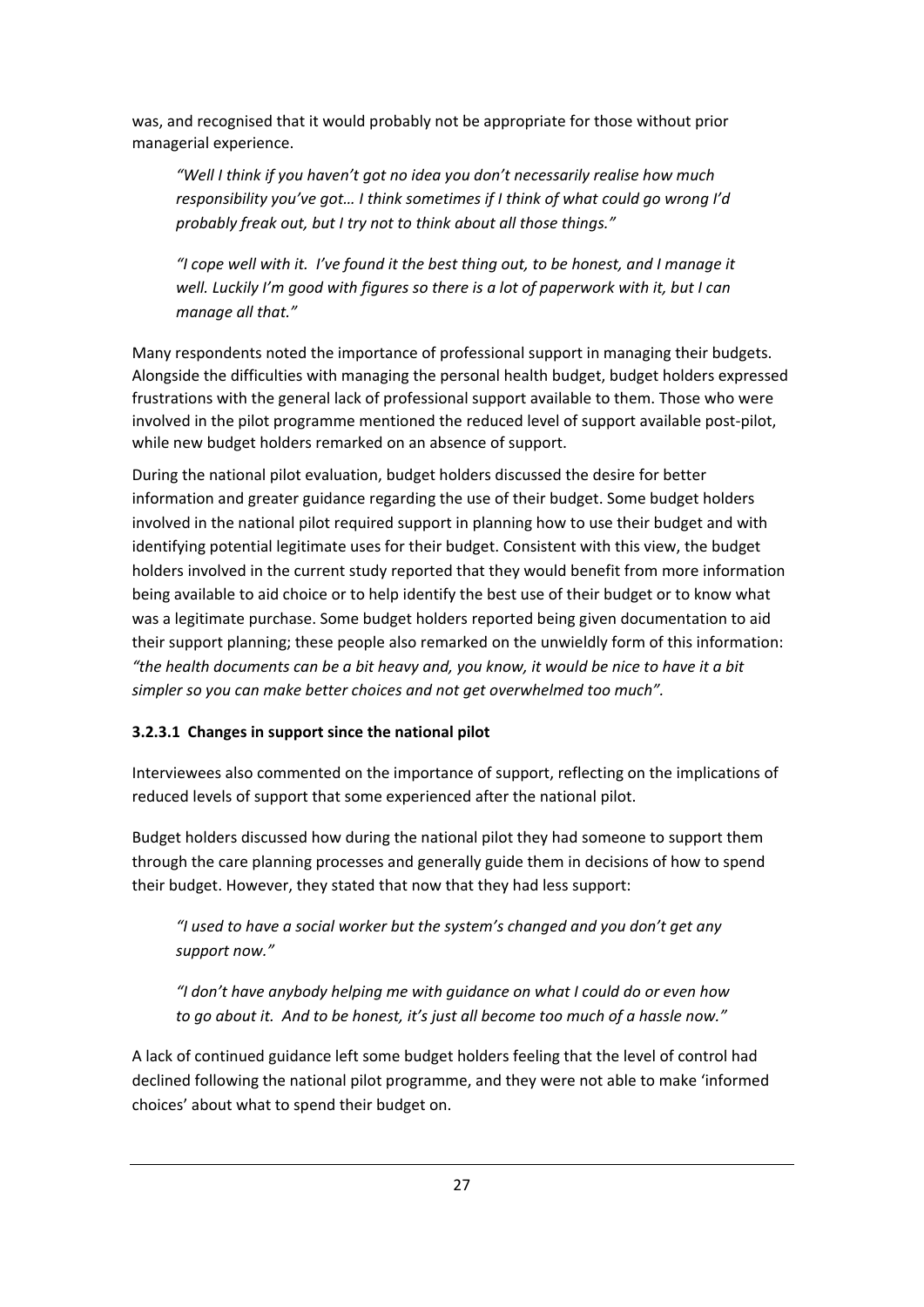Although some budget holders had their support plans reviewed after the pilot, over half of the sample had not. Their level of help and budget remained the same. Clearly, reviewing support plans is important where health needs are changing.

*"Basically my budget it's taken from the pre-existing contract with the agency that I had before and the level of funding has not changed from that."* 

*"Well, from then [the pilot] until now I haven't seen or heard or met or spoken to anyone about anything, really."* 

Whilst budget holders not involved in the national pilot felt that budgets gave them flexibility, as noted above, some felt that support planning could be more *personalised*. Support plans described as 'impersonal' and 'unstructured' detracted from the value of holding a personal budget. Personalised support planning does require time and effort, and is constrained if, as some felt, staff did not have the capacity to fully engage with it or where staff were not well informed themselves.

There was also some suggestion that having a main contact member of staff was effective. Those who reported that a number of different staff members were involved with the support planning process, felt that this did not help to contribute to continuity of care, key to a personalised care package. The evaluation of the personal health budgets found that a good rapport with staff who were accessible and well informed was key for a positive support planning experience.

*"No, they've declined that. That was on the support plan that the agent lady drew up with me, but she obviously didn't represent me well enough because that was declined and the [other item requested] was also declined…So I put that down to the agent not knowing me well enough and not doing a good enough job representing me. You know, I think it's silly that someone of my intelligence, average intelligence, can't put together her own plan."* 

Consistent with the findings from the national evaluation, organisational representatives reported that guidance handbooks would be useful to help them make better-informed purchasing choices. Training and workshops were discussed as a possible way to help people deal effectively with managing the budget themselves.

#### **3.2.4 Anxieties around the future of personal health budgets**

One theme that emerged during the interviews was anxiety about the future of their personal health budget, underlining the benefits these people felt from having the option to hold their own budget. We identified a general perception among interviewees that personal health budgets were no longer high on the political agenda and therefore on health practitioners' radar. One budget holder reported that personal health budgets were "*not being flavour of the month anymore*". Naturally some people were anxious about the possibility of losing their budget, and these perceptions seemed to contribute to these anxieties about the future of their personal health budget.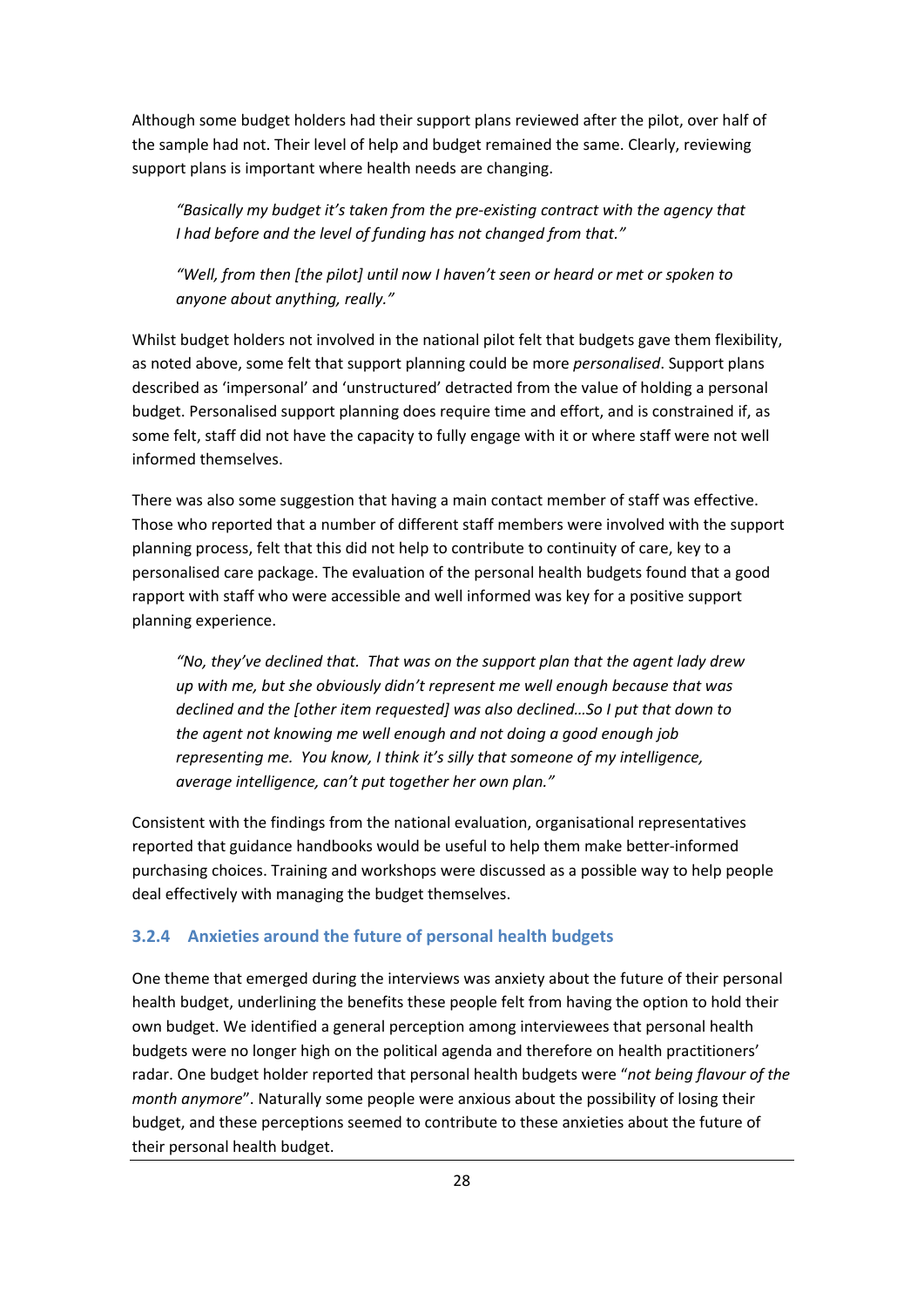The expected concerns were reported by these people. Would the programme continue? In what format would it continue and for how long would it continue? What would happen to them if it stopped? Furthermore, some budget holders reported that they had been given a budget to cover the costs of a specific therapy, such as massage therapy, or a specific item, such as gym membership, but had not been told if this funding would continue when the current budget ran out. Budget holders who believed their health had been very positively affected due to support purchased by the budget questioned whether they would be able to afford this service if the personal health budget was to stop. Where people perceived a lack of available support, they were anxious about whom to contact to discuss the future of their personal health budget.

As noted above, many budget holders in this study reported notable improvements in their physical and mental health, and therefore had come to rely on the help or support funded through the personal health budget. They discussed their anxieties about deteriorating health through not being able to fund this support with their own money should their budget be discontinued:

 *"…what will happen when they take it away because I'm sure at some stage it will be, and what provision will they put in then because unfortunately I have a history of really serious suicide attempts, so I can't imagine that in my case there'd ever come a time when they'd said, 'No, you don't need any home support', because the impact that that's likely to have on my mental wellbeing would be quite devastating. But it might be that I get to a situation where I'm sort of getting so little support it hardly seems worth it, so that worries me. And I think that worries the people that work closely with me, like my psychiatrist and my psychologist. Unfortunately it doesn't seem to worry the people who agree the budgets, does it?"* 

The value that people ascribed to having a personal budget during the pilot also meant that they felt its loss after the pilot programme had finished. Some felt this loss keenly:

*"I was devastated, absolutely devastated. I can't tell you the difference it made, you know. I couldn't understand how it could be stopped after two years, with not a letter telling me why or anything. Just like that…I tried to get my MS nurse to help me find it, my doctor saying why has this suddenly stopped? I've been using it so much. And yeah, I don't know why it stopped and I wish it hadn't, and it wasn't that I wasn't using it properly 'cause I certainly was."* 

The merits or otherwise of conducting pilots (including the consequences of when the pilot ends) is beyond the remit of this study. However, the transition from pilot to routine practice was a source of change in experience that people discussed and in turn provides us with a better understanding of what people felt about the policy and how it was configured.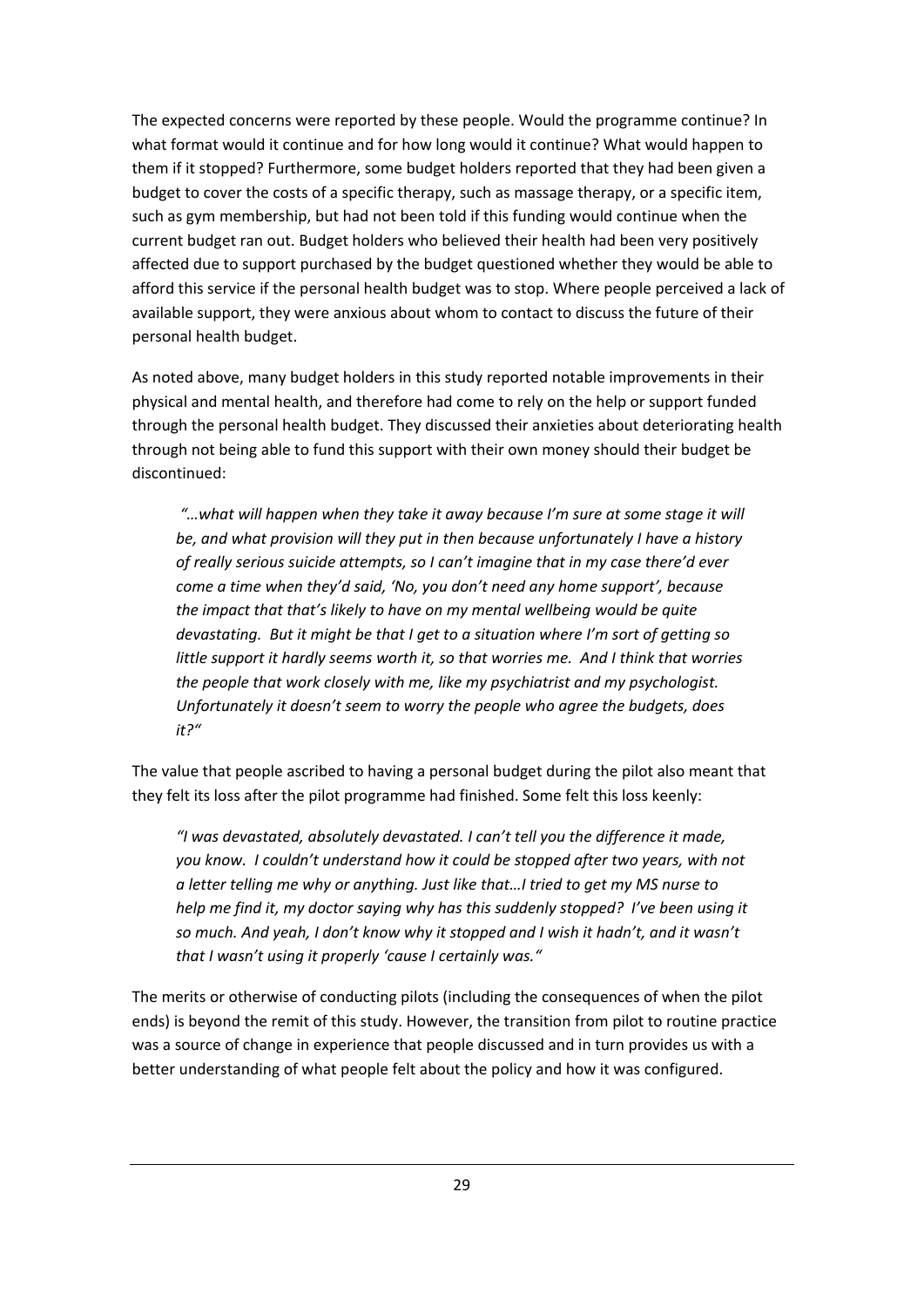#### **4 Discussion**

The national evaluation found an overall improvement in outcomes for personal health budget holders as compared to a control group. The present study explored, with both existing and new budget holders and organisational representatives, some of the potential reasons why personal health budgets might have worked, and what the constraining factors might have been. This follow-up study was not designed to assess changes in outcomes in any systematic or comparative way. Indeed, the study sample consisted of longer-term budget holders who we might expect to have had good experiences with personal health budgets. Rather, the focus was on the features and operation of personal health budgets – including the changes in these features and PHB operation since the national pilot – that interviewees felt to be important in why personal health budgets might have worked, and in terms of what could be improved.

In this discussion we comment on some of the key mechanisms of effect of personal health budgets identified by interviewees, and consider what factors mediated these effects. We also consider the changes that have occurred in the operation of personal health budget policy between the national pilot programme and the current rolling-out of personal health budgets.

Overall, the respondents in this study identified a number of positive outcomes in their experience of personal health budgets. These views echo those found during the in-depth interviews among organisational representatives (Jones et al., 2010a, 2010b) and budget holders (Irvine et al., 2010; Davidson et al., 2012) in the national evaluation of the personal health budget pilot programme. However, respondents also identified challenges that could potentially impact on the effectiveness of personal health budgets.

This study aimed to gather the views of a number of organisational representatives and budget holders about the reasons why personal health budgets had either positive or negative effects, as relevant to their case. It was not designed to be representative of all potential recipients of personal health budgets and, indeed, some of the reasons that interviewees expounded for positive outcomes might result in negative outcomes for others. As limitations, the study gathered the views of a self-selected sample, and from a relatively small number of interviewees, and these shortcomings need to be recognised. Nonetheless, the study indicated the reasons why some people benefited, and that they were given the opportunity to do so from the policy. Giving people with similar inclinations, these opportunities – provided by the availability of personal health budgets – should mean that they too would realise the benefits.

#### **4.1 Mechanisms of effect**

Consistent with the previous national evaluation, a clear message emerging from this study is that personal health budgets can improve outcomes by: giving people a greater sense of control and empowerment, facilitating a supported, in-depth care planning process; and by allowing people to secure services and support in a more innovative and flexible way to meet their specific care needs. In this respect, allowing flexibility in the use of personal health budgets is an important policy direction.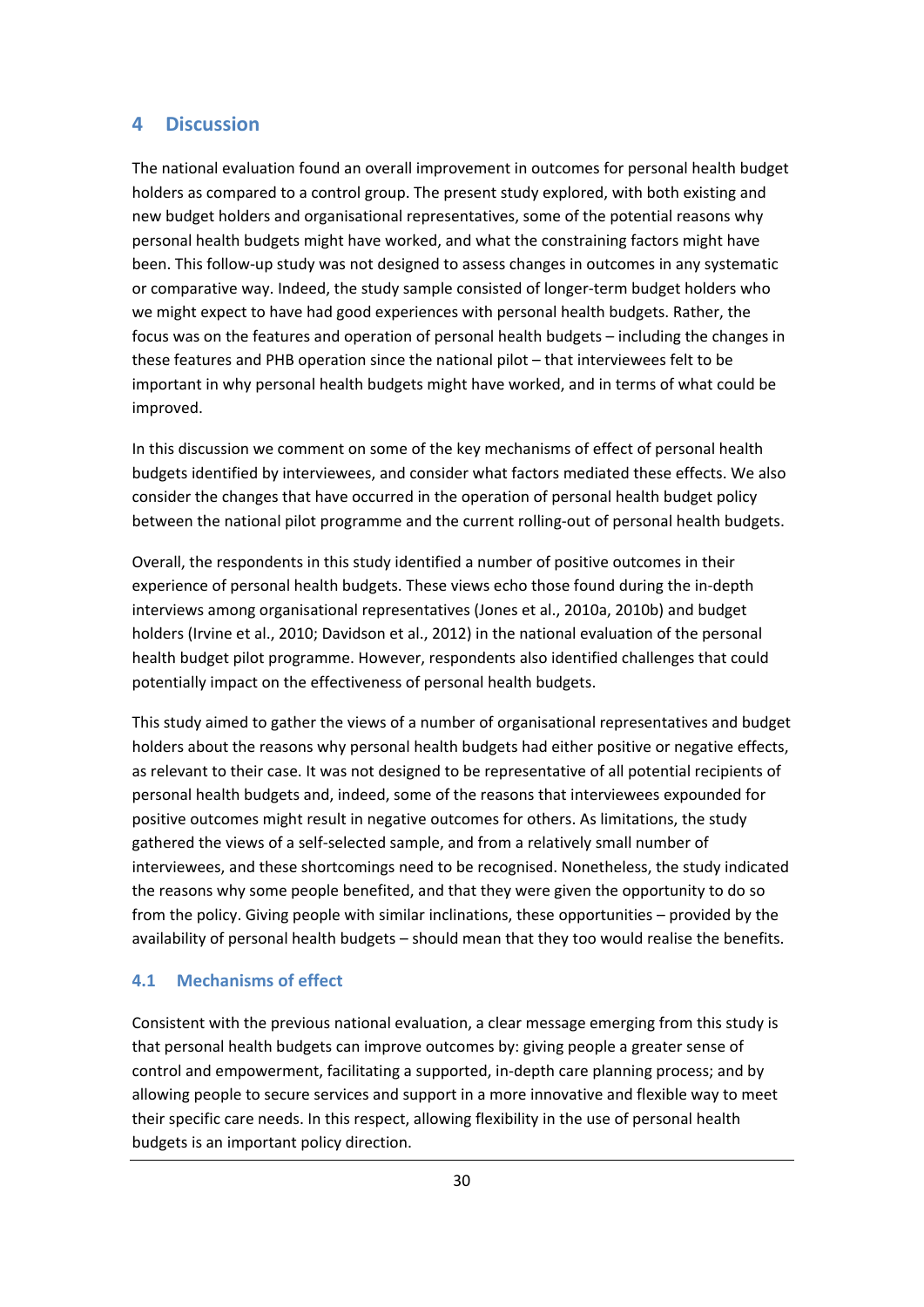In some sense, personal health budget holders are *potentially* empowered. There was a suggestion from the interviews that the realisation of this opportunity involved commitment, capacity and willingness on the part of budget holders. In particular, the 'transaction costs' of securing services and support, such as employing personal assistants, and care planning were seen as challenging in some cases. As such, personal health budgets would be more likely to work for people with such commitment or capacity.

Building on this issue and consistent with the change management literature (e.g. Bamford and Daniel, 2007), a strong message was that professional support is vital to ensure that people can manage the personal health budget process effectively. Many personal health budget holders highlighted the importance of having support and guidance from professionals around how and on what they could use their budget. It was indicated that levels of professional guidance and support had reduced since the pilot, which budget holders found difficult in the main. This finding points to the benefit of having a longer-term implementation process to fully embed personal health budgets during the current roll-out of the initiative. In a similar vein, the report published by the Cabinet Office (2013), *The Barriers to Choice Review*, highlighted the need for information, signposting and personal face-to-face support to help people choose the support they require.

The capability offered by personal health budgets for people to be innovative in securing care solutions appeared to be an important mechanism for good outcomes. The extent of this capability was seen to be affected by (a) the rules regarding the flexibility people have over how they can use their budget; and (b) the potential availability 'in the market' of a range of innovative care solutions and options. The following themes were important in this regard.

First, organisational representatives, in particular, identified the challenge of freeing up resources that were tied to block contracts with existing providers. As well as moving commissioning away from block contracts in general, some potential solutions could include: personal health budgets being made available by block-contracted providers, not commissioners; and also arrangements to allow 'buy-out' of personal health budgets from block contracts.

Second, the diversity of the provider market will be a key factor to the continued implementation of personal health budgets. Some budget holders experienced difficulties with finding the right care solution, especially in rural areas. In part, the significance of this problem will reduce by exploiting economies of scale and scope: that is, if the number of personal health budget holders increases. It was thought that the relatively modest number of budget holders had, so far, limited the size of the market for care solutions and hindered provider development.

It was thought that, through flexible services, budget holders could access a wider range of service providers and secure continuity and flexibility of care. However, encouraging market changes such as new service providers or provision of new or expanded services is challenging. A similar message has recently been highlighted in a report published by the National Audit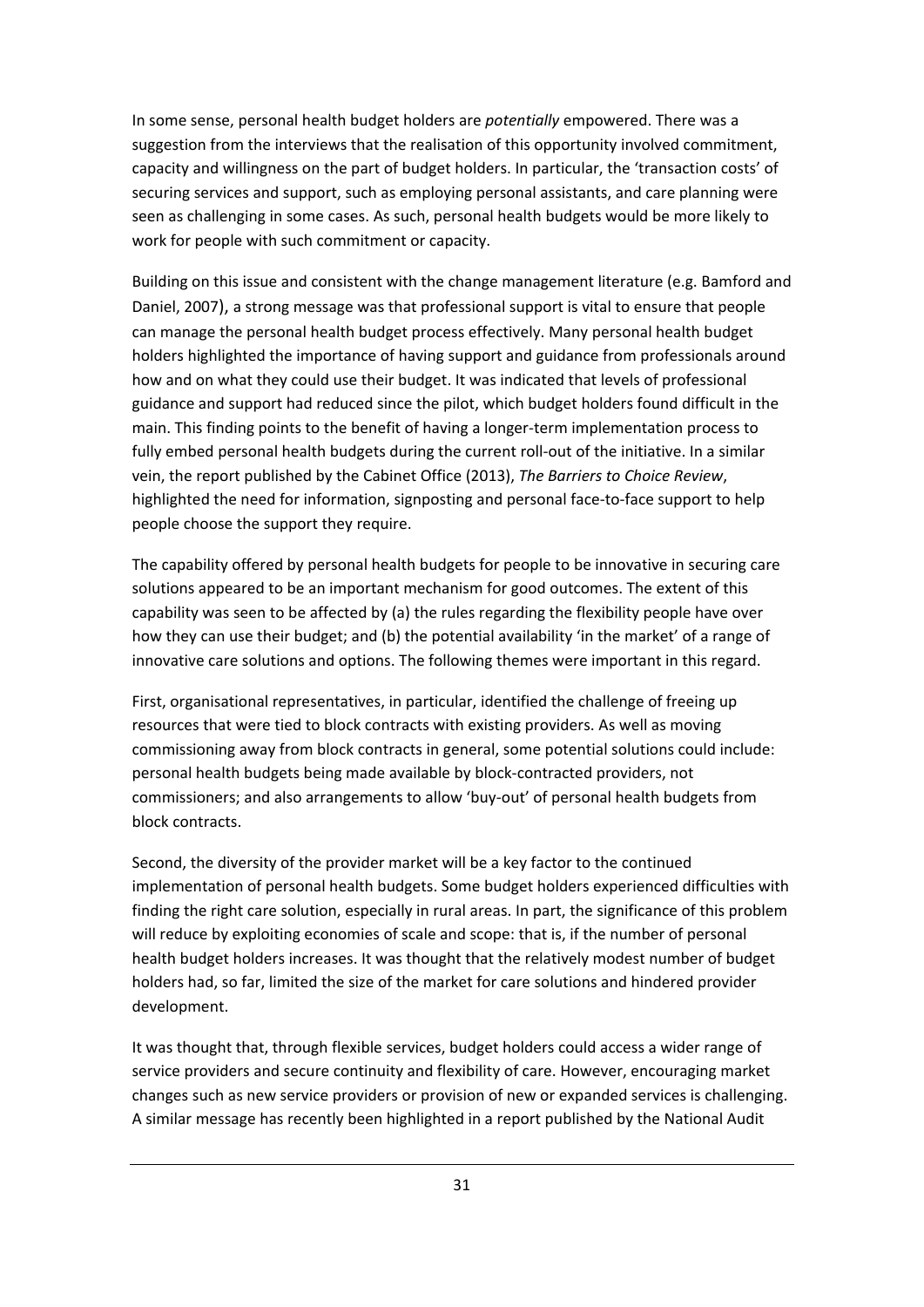Office (2016) *Personalised commissioned in adult social care* in terms of local authorities reducing the number of providers they contract with, to achieve economies of scale.

A growth in the use of personal health budgets would help to realise economies of scale in this regard. Where prospective providers see increasing demand in a local market, this creates an opportunity to offer more innovative care solutions. To further realise these benefits, an option would be for commissioners to work more closely with providers to develop care solutions. Another option would be for commissioners to assume part of the financial risk, through the offer of pump-priming funding to providers, for example.

Third, there were differences in how, and on what, budget holders were allowed to use their budgets. This variation might reflect different interpretations of the key principle that support options can be chosen if they are expected to meet the needs and improve outcomes for the budget holder. A relevant example is whether people can use their budget to pay for alternative therapies, especially where conventional clinical evidence is not supportive but where people feel that wellbeing benefits would arise. The interviews with budget holders indicated that there had been a degree of tightening restrictions on spending as personal health budgets policy developed after the pilot. Finding a balance between flexibility and guidance is difficult. Potential solutions in the spirit of personal health budgets might be to allow some 'trial and error' in this respect, and also to continue to recognise more holistic aspects of people's quality of life and outcomes.

Flexibility and consistency for many budget holders with complex needs also depend on good integrated working between health and social care commissioners. Most respondents reported that a single personal budget could be created by pooling health and social care funding, and improving working relationships between sectors. However, fully integrated assessment and care planning support did not appear to have been achieved and was perceived as challenging. The new integration initiatives and models, especially integrated personal commissioning (IPC), could be seen as a potential solution to these issues.

There are significant developments in policy around person-centred care and integrated working including, most relevantly, the Integrated Personal Commissioning programme and the personal maternity budgets, but also the wider Vanguards programme. Better understanding of why and how personal health budgets can produce better outcomes, and for whom, stemming from this work, should be valuable evidence to help support this overall policy development. Moreover, the findings here should help to improve the experience of budget holders, particularly with further policy attention on establishing the right level of support for budget holders and on efforts to develop the provider market.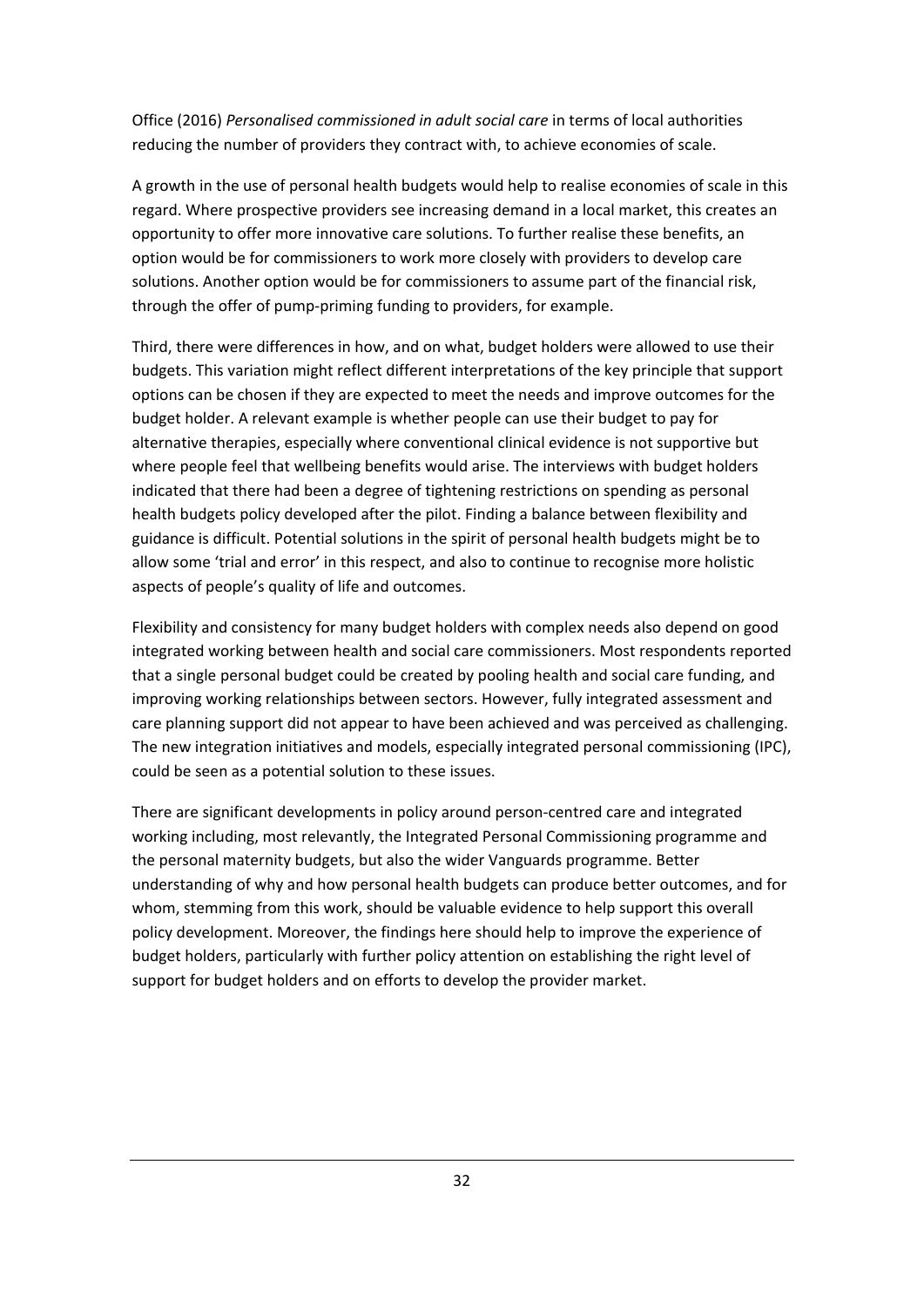#### **5 References**

Bamford, D. and Daniel, S. (2007). A case study of change management effectiveness within the NHS. *Journal of Change Management*, 5, 4, 391-406.

Cabinet Office (2013). *The Barriers to Choice Review: How are people using choice in public services*? London: Cabinet Office.

Care Act (2014). London: The Stationery Office. http://www.legislation.gov.uk/ukpga/2014/23/pdfs/ukpga\_20140023\_en.pdf

Davidson, J., Baxter, K., Glendinning, C., Jones, J., Forder, J., Caiels, J., Welch, E., Windle, K., Dolan, P. and King, D. (2012). *Personal health budgets: Fifth interim report.* York: Social Policy Research Unit, University of York.

Department of Health (2014). *The Mandate: A mandate from the Government to NHS England: April 2014 to March 2015.* London: Department of Health.

Department of Health (2012). Liberating the NHS: No decision about me, without me - Further consultation on proposals to secure shared decision-making. London: Department of Health.

Department of Health (2009). *Personal health budgets: first steps*. London: Department of Health.

Forder, J., Jones, K., Glendinning, C., Caiels, J., Welch, E., Baxter, K., Davidson, J., Windle, K., Irvine, A., King, D. and Dolan, P. (2012). *Evaluation of the personal health budget pilot programme*. Canterbury: Personal Social Services Research Unit, University of Kent.

Glendinning, C., Challis, D., Fernandez, J., Jacobs, S., Jones, K., Knapp, M., Manthorpe, J., Moran, N., Netten, A., Stevens, M. and Wilberforce, M. (2008). *Evaluation of the Individual Budgets Pilot Programme: Final Report.* Social Policy Research Unit, University of York.

Goldberg, D. (1992). *General Health Questionnaire*. Windsor: NFER Nelson.

HM Government (2007). *Putting people first: A shared vision and commitment to the transformation of adult social care*. London: HM Government.

Irvine, A., Davidson, J., Glendinning, C., Jones, K., Forder, J., Caiels, J., Welch, E., Windle, K., Dolan, P. and King, D. (2011). *Personal Health Budgets: Early experiences of budget holders. Fourth interim report*. York. Social Policy Research Unit, University of York.

Jones, K., Forder, J., Caiels, J., Welch, E., Glendinning, C. and Windle, K. (2013). Personalization in the health care system: Do personal health budgets impact on outcomes and cost? *Journal of Health Services Research & Policy*, 18, suppl 2, 59-67.

Jones, K., Caiels, J., Forder, J., Windle, K., Welch, E., Dolan, P., Glendinning, C. and King, D. (2010a). *Early experiences of implementing personal health budgets.* Canterbury: Personal Social Services Research Unit, University of Kent.